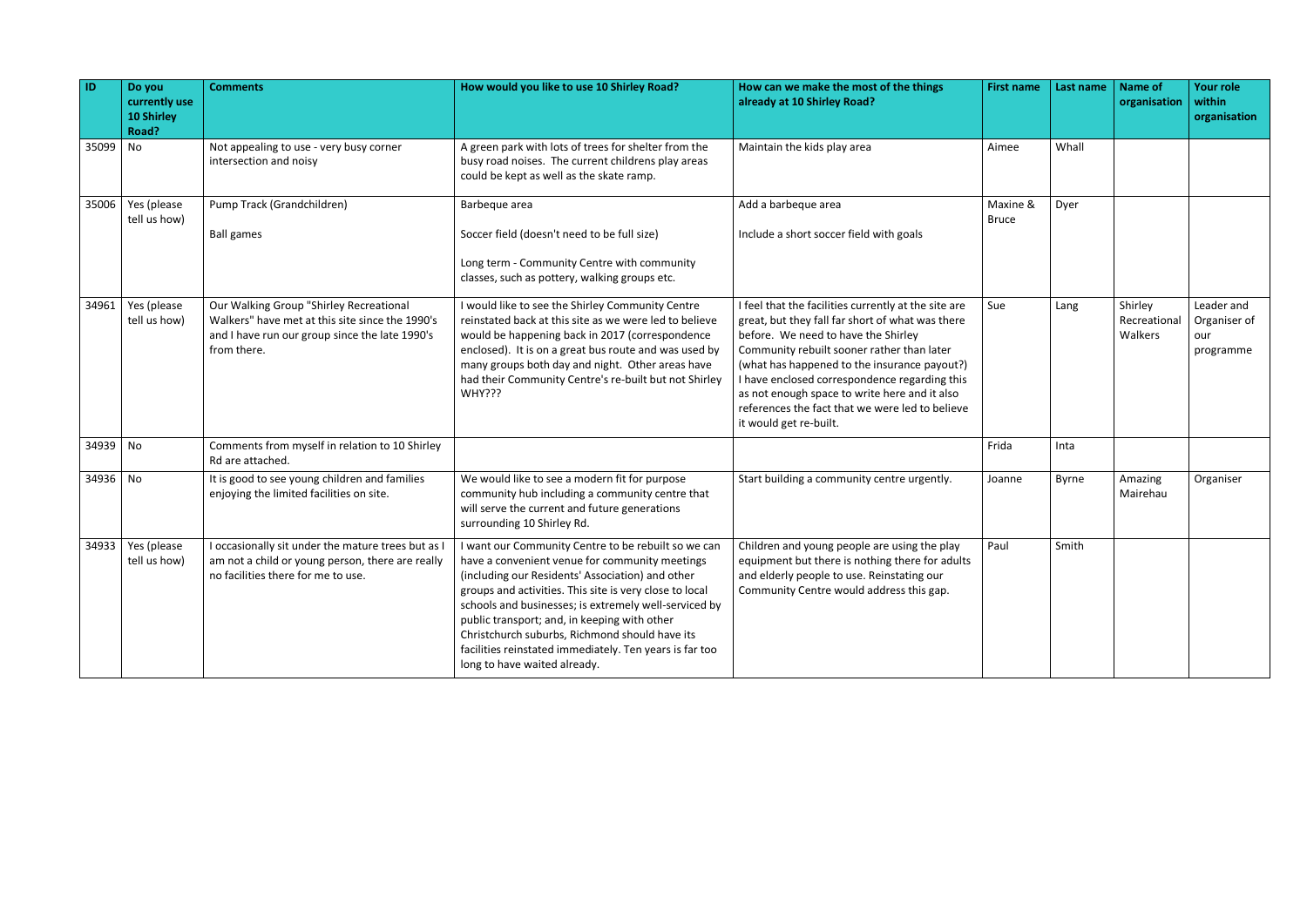| ID       | Do you<br>currently use<br><b>10 Shirley</b><br>Road? | <b>Comments</b>                                                                                                                                    | How would you like to use 10 Shirley Road?                                                                                                                                                                                                                                                                                                                                                                                                                                                                                                                                                                                                                                                                                                                                                                                                                                                                                                                                                                                                                                                                                                                                                                                                                                                                                                                          | How can we make the most of the things<br>already at 10 Shirley Road?                                                                                                                     | <b>First name</b> | Last name | <b>Name of</b><br>organisation | <b>Your role</b><br>within<br>organisation |
|----------|-------------------------------------------------------|----------------------------------------------------------------------------------------------------------------------------------------------------|---------------------------------------------------------------------------------------------------------------------------------------------------------------------------------------------------------------------------------------------------------------------------------------------------------------------------------------------------------------------------------------------------------------------------------------------------------------------------------------------------------------------------------------------------------------------------------------------------------------------------------------------------------------------------------------------------------------------------------------------------------------------------------------------------------------------------------------------------------------------------------------------------------------------------------------------------------------------------------------------------------------------------------------------------------------------------------------------------------------------------------------------------------------------------------------------------------------------------------------------------------------------------------------------------------------------------------------------------------------------|-------------------------------------------------------------------------------------------------------------------------------------------------------------------------------------------|-------------------|-----------|--------------------------------|--------------------------------------------|
| 34931    | Yes (please<br>tell us how)                           | I occasionally sit under the mature trees there<br>but as I am not a child or young person, there<br>are really no facilities there for me to use. | I want our Community Centre to be rebuilt so we can<br>have a convenient venue for community meetings<br>(including our Residents' Association) and other<br>groups and activities. This site is very close to local<br>schools and businesses; is extremely well-serviced by<br>public transport; and, in keeping with other<br>Christchurch suburbs, Richmond should have its<br>facilities reinstated immediately. Ten years is far too<br>long to have waited already.                                                                                                                                                                                                                                                                                                                                                                                                                                                                                                                                                                                                                                                                                                                                                                                                                                                                                          | Children and young people are using the play<br>equipment but there is nothing there for adults<br>and elderly people to use. Reinstating our<br>Community Centre would address this gap. | Jacqueline        | Tither    |                                |                                            |
| 34926 No |                                                       |                                                                                                                                                    | Build a new Shirley Centre. Why?<br>- Civic managed facility, citizen hub, new purpose<br>built/bigger Shirley Library with Learning/Meeting<br>Spaces, located within the Innes Ward, which<br>currently has no suburban Christchurch City Library.<br>At 30 June 2018, there were an estimated 24,700<br>people living in Innes ward. This was 6.4% of<br>Christchurch City's population.<br>(https://ccc.govt.nz/culture-and-<br>community/statistics-and-facts/community-<br>profiles/papanui-innes/innes-ward)<br>- 'Residential feel' to fit into the neighbourhood &<br>incorporate some heritage design as this location is<br>next to the Dudley Character Area.<br>(https://ccc.govt.nz/assets/Documents/Consents-<br>and-Licences/resource-consents/Forms/Character-<br>Areas/Dudley-Design-Guide-2019.pdf)<br>- Multifunctional space that can cater for a wide<br>range of "cultural, educational and recreational<br>activities" that bring people from the surrounding<br>communities: Shirley, Mairehau, St Albans, Edgeware<br>& Richmond, together.<br>- Inclusive: day & night opening hours, available 6 or 7<br>days, adjustable learning/meeting spaces, that can be<br>booked & utilized by everyone, residents can just be<br>in the space (home away from home, communities<br>living room) without having to attend an<br>activity/event. |                                                                                                                                                                                           | Joanna            | Gould     |                                |                                            |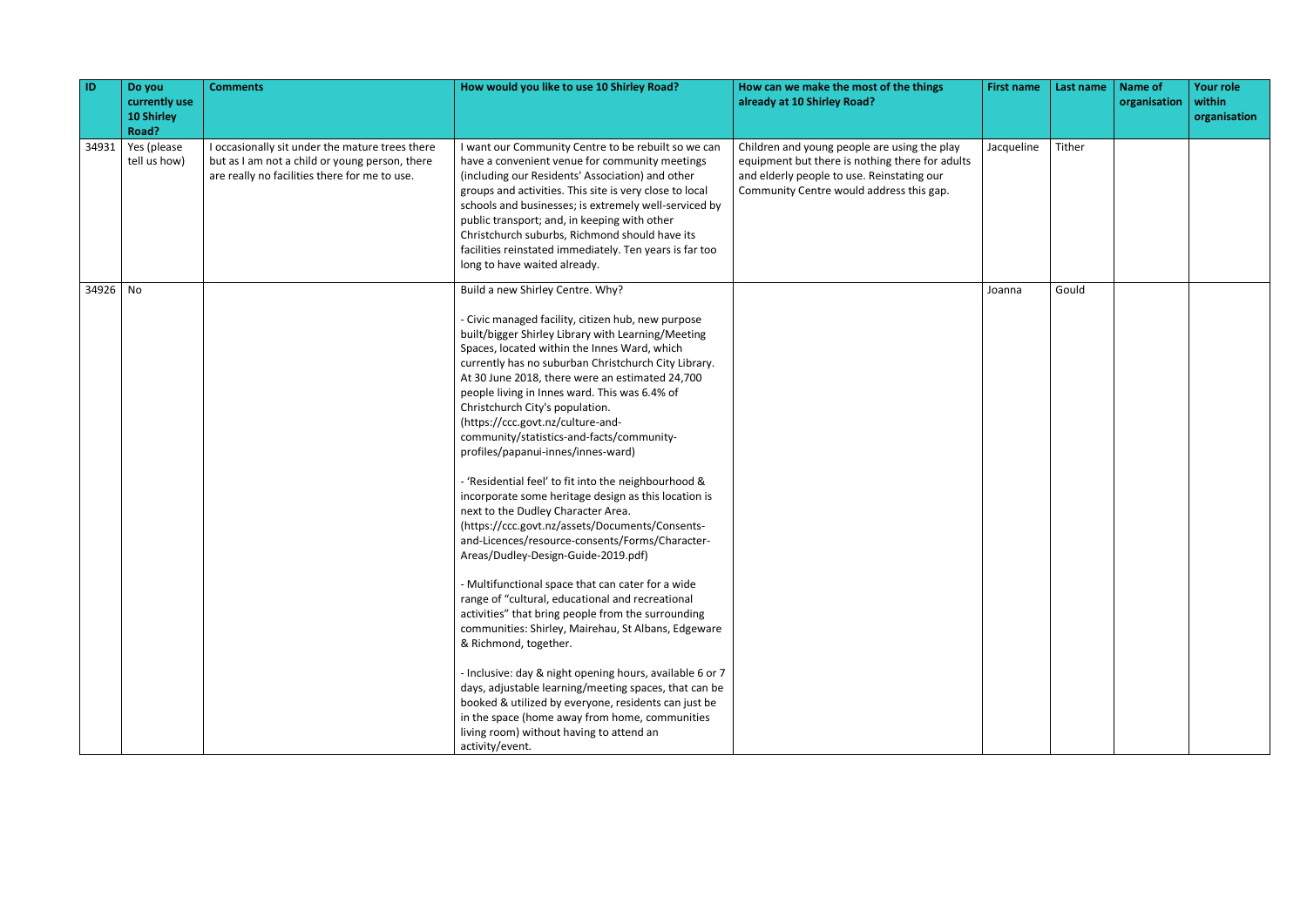| <b>ID</b> | Do you<br>currently use<br>10 Shirley<br>Road? | <b>Comments</b> | How would you like to use 10 Shirley Road?                                                                                                                                                                                                                                                                       | How can we make the most of the things<br>already at 10 Shirley Road? | <b>First name</b> | Last name | <b>Name of</b><br>organisation | <b>Your role</b><br>within<br>organisation |
|-----------|------------------------------------------------|-----------------|------------------------------------------------------------------------------------------------------------------------------------------------------------------------------------------------------------------------------------------------------------------------------------------------------------------|-----------------------------------------------------------------------|-------------------|-----------|--------------------------------|--------------------------------------------|
|           |                                                |                 | - Accessible: Onsite & street parking, location has bus<br>stops on Shirley Road, multiple bus routes<br>arriving/leaving at regular intervals.                                                                                                                                                                  |                                                                       |                   |           |                                |                                            |
|           |                                                |                 | - Alternative Waipapa/Papanui Innes Community<br>Board meetings location, so Innes ward residents can<br>have easier access to participate.<br>(https://www.ccc.govt.nz/the-council/how-the-<br>council-works/elected-members/community-<br>boards/papanui-innes/)                                               |                                                                       |                   |           |                                |                                            |
|           |                                                |                 | - Civic Education: How does the Council work? What<br>are the different Units for? How does the Community<br>Board work? What do the different roles in<br>Council/Community Board do? How do I engage with<br>Council/Community Board? (https://ccc.govt.nz/the-<br>council/how-the-council-works)              |                                                                       |                   |           |                                |                                            |
|           |                                                |                 | - CCC "Have Your Say" Consultation info/submission<br>help sessions. (https://ccc.govt.nz/the-<br>council/consultations-and-submissions/haveyoursay/)                                                                                                                                                            |                                                                       |                   |           |                                |                                            |
|           |                                                |                 | - Civic Defence: Emergency Location, community &<br>home education sessions, emergency help/eco<br>features: solar panels & rainwater harvesting system.<br>(https://ccc.govt.nz/services/civil-defence/about-civil-<br>defence-emergency-management)                                                            |                                                                       |                   |           |                                |                                            |
|           |                                                |                 | - Justice of the Peace (JP) Clinic: Witness signatures<br>and documents, certify document copies, hear oaths,<br>declarations, affidavits or affirmations as well as sign<br>citizenship, sponsorship or rates rebates applications.<br>(https://my.christchurchcitylibraries.com/justice-of-<br>the-peace-jps/) |                                                                       |                   |           |                                |                                            |
|           |                                                |                 | - Citizens Advice Bureau: Help people to know and<br>understand their rights and obligations and how to<br>use this information to get the best outcomes.<br>Satellite clinic? Weekly sessions?<br>(https://www.cab.org.nz/location/cab-christchurch-<br>city)                                                   |                                                                       |                   |           |                                |                                            |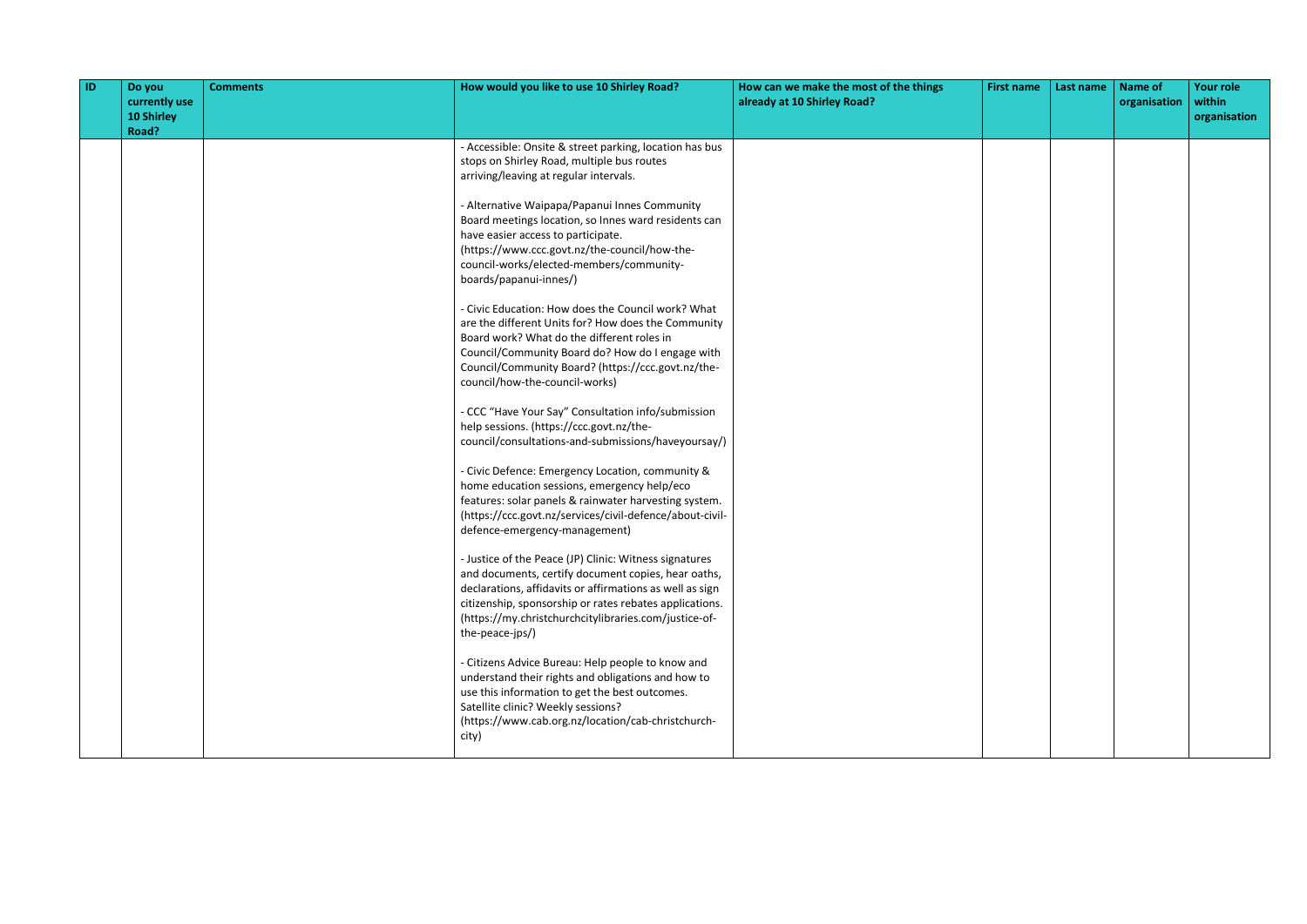| ID | Do you<br>currently use<br><b>10 Shirley</b><br>Road? | <b>Comments</b> | How would you like to use 10 Shirley Road?                                                                                                                                                                                                                                 | How can we make the most of the things<br>already at 10 Shirley Road? | <b>First name</b> | Last name | <b>Name of</b><br>organisation | <b>Your role</b><br>within<br>organisation |
|----|-------------------------------------------------------|-----------------|----------------------------------------------------------------------------------------------------------------------------------------------------------------------------------------------------------------------------------------------------------------------------|-----------------------------------------------------------------------|-------------------|-----------|--------------------------------|--------------------------------------------|
|    |                                                       |                 | - Centre "Shielded Site": Tool for victims of abuse to<br>ask for help, without fear of it showing up in their<br>browser's history or an abusive partner ever seeing it.<br>Send a confidential message through our "Shielded<br>Site" feature. (https://shielded.co.nz/) |                                                                       |                   |           |                                |                                            |
|    |                                                       |                 | - NGOs Connect: Connecting residents with local<br><b>Community Trusts/Support Services/Community</b><br>Support Workers.                                                                                                                                                  |                                                                       |                   |           |                                |                                            |
|    |                                                       |                 | - CINCH Connect: Online community directory of<br>clubs, community organisations and continuing<br>education course providers. Outreach to the residents<br>in our communities to introduce themselves.<br>(https://www.cinch.org.nz/)                                     |                                                                       |                   |           |                                |                                            |
|    |                                                       |                 | - Volunteering Canterbury: Whether you are looking<br>to volunteer individually or in a group, in a long-term<br>position or a one-off project, events & training.<br>(http://volcan.org.nz/)                                                                              |                                                                       |                   |           |                                |                                            |
|    |                                                       |                 | - TimeBank: database of local skills that residents can<br>use to find help, a way of trading skills in a<br>community. (https://www.lyttelton.net.nz/timebank)                                                                                                            |                                                                       |                   |           |                                |                                            |
|    |                                                       |                 | - Sustainable "Foodscaping": In Geneva, Switzerland<br>where communities have worked together,<br>neighbours consult and plan what each will grow so<br>they can share and trade food.<br>(https://en.wikipedia.org/wiki/Foodscaping)                                      |                                                                       |                   |           |                                |                                            |
|    |                                                       |                 | - Appetite for Life: Canterbury based 6 week weight<br>management and healthy lifestyle programme.<br>(https://www.appetiteforlife.org.nz/)                                                                                                                                |                                                                       |                   |           |                                |                                            |
|    |                                                       |                 | - Green Prescription: Funded by the Ministry of<br>Health & managed by Sport Canterbury that supports<br>people to lead active healthy lives.<br>(https://www.activecanterbury.org.nz/health-<br>professionals/green-prescription.aspx)                                    |                                                                       |                   |           |                                |                                            |
|    |                                                       |                 | - Spin Poi: Improving health and wellbeing through                                                                                                                                                                                                                         |                                                                       |                   |           |                                |                                            |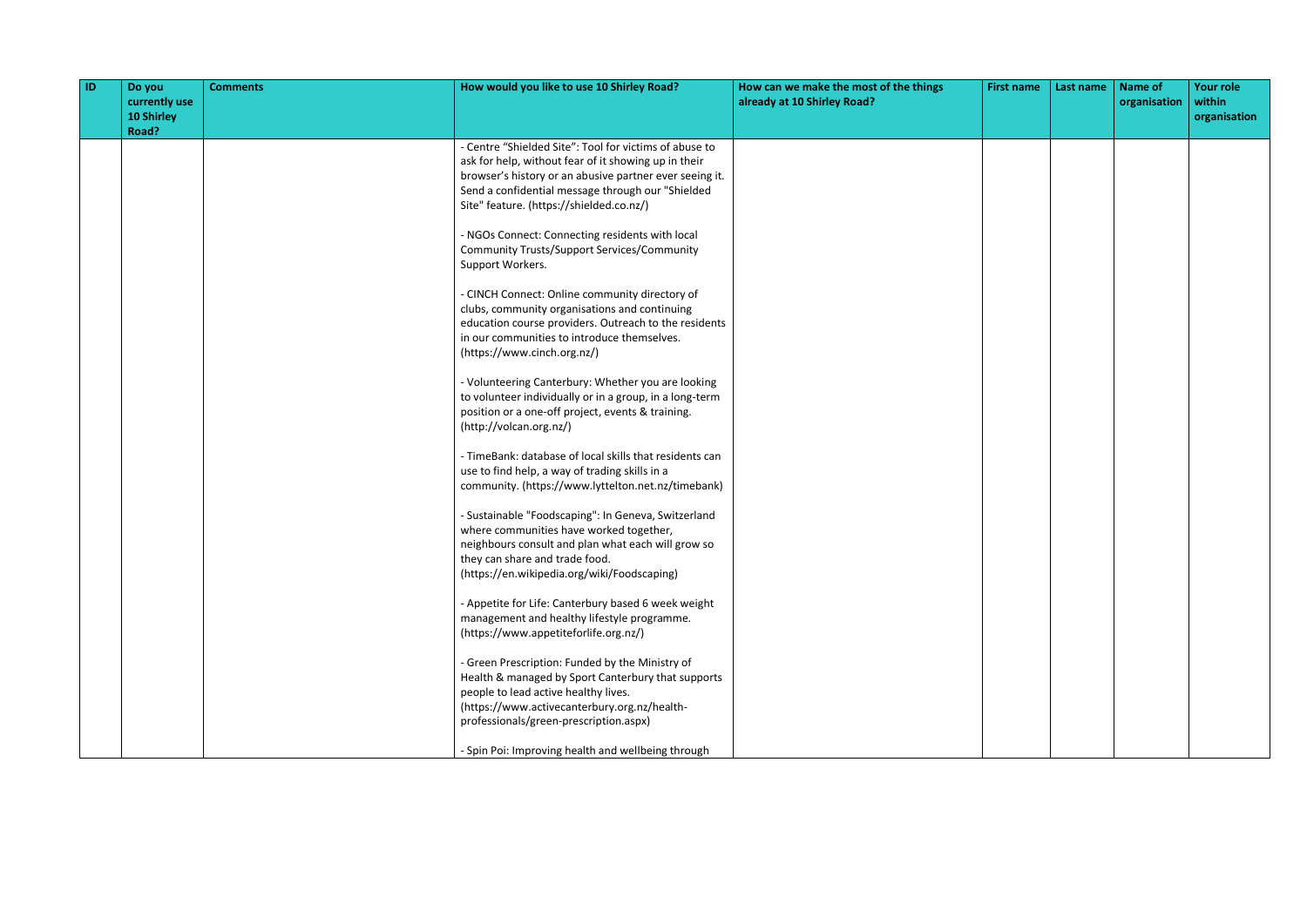| $\blacksquare$ | Do you<br>currently use<br>10 Shirley<br>Road? | <b>Comments</b> | How would you like to use 10 Shirley Road?                                                                                                                                                                                                                                                                                                                                      | How can we make the most of the things<br>already at 10 Shirley Road? | <b>First name</b> | Last name | Name of<br>organisation | <b>Your role</b><br>within<br>organisation |
|----------------|------------------------------------------------|-----------------|---------------------------------------------------------------------------------------------------------------------------------------------------------------------------------------------------------------------------------------------------------------------------------------------------------------------------------------------------------------------------------|-----------------------------------------------------------------------|-------------------|-----------|-------------------------|--------------------------------------------|
|                |                                                |                 | spinning poi. We support individuals and<br>organizations across the globe with our evidence-<br>based programs, specializing in improving quality of<br>life for seniors. (https://www.spinpoi.com/)                                                                                                                                                                           |                                                                       |                   |           |                         |                                            |
|                |                                                |                 | - Activities for Older Adults: location for Free Sunday<br>Walks, Walk 'n' Talk & Leisure Clubs.<br>(https://ccc.govt.nz/rec-and-sport/activities-for-<br>older-adults)                                                                                                                                                                                                         |                                                                       |                   |           |                         |                                            |
|                |                                                |                 | - GenConnect: Technology-oriented intergenerational<br>programmes are a way to breach the generation gap<br>by providing an opportunity for interaction.<br>(https://my.christchurchcitylibraries.com/genconnect                                                                                                                                                                |                                                                       |                   |           |                         |                                            |
|                |                                                |                 | - GrandFriends: to match up grandparent-less families<br>with older people, building across generations.<br>(https://www.grandfriends.nz/)                                                                                                                                                                                                                                      |                                                                       |                   |           |                         |                                            |
|                |                                                |                 | - Human Library: The Human Library® is a bookstore<br>of human beings, to better our understanding of<br>diversity in order to help create more inclusive and<br>cohesive communities across cultural, religious, social<br>and ethnic differences. (https://humanlibrary.org/)                                                                                                 |                                                                       |                   |           |                         |                                            |
|                |                                                |                 | - Learning English as a Second Language: connecting<br>families from our local schools (Mairehau High<br>School, Shirley Intermediate School, St Albans School,<br>St Francis of Assisi Catholic School, Mairehau Primary<br>School, Shirley Primary School, Banks Avenue School)<br>in the community.<br>(https://christchurchcitylibraries.com/Resources/edu<br>cation/ESOL/) |                                                                       |                   |           |                         |                                            |
|                |                                                |                 | - Ministry of Awesome "Coffee & Jam" Outreach:<br>Starting point for entrepreneurs, startups, and<br>innovators in Christchurch. Delivering support,<br>guidance, capability training, and networks that<br>entrepreneurs need to succeed.<br>(https://ministryofawesome.com/events/#coffee-<br>and-jam)                                                                        |                                                                       |                   |           |                         |                                            |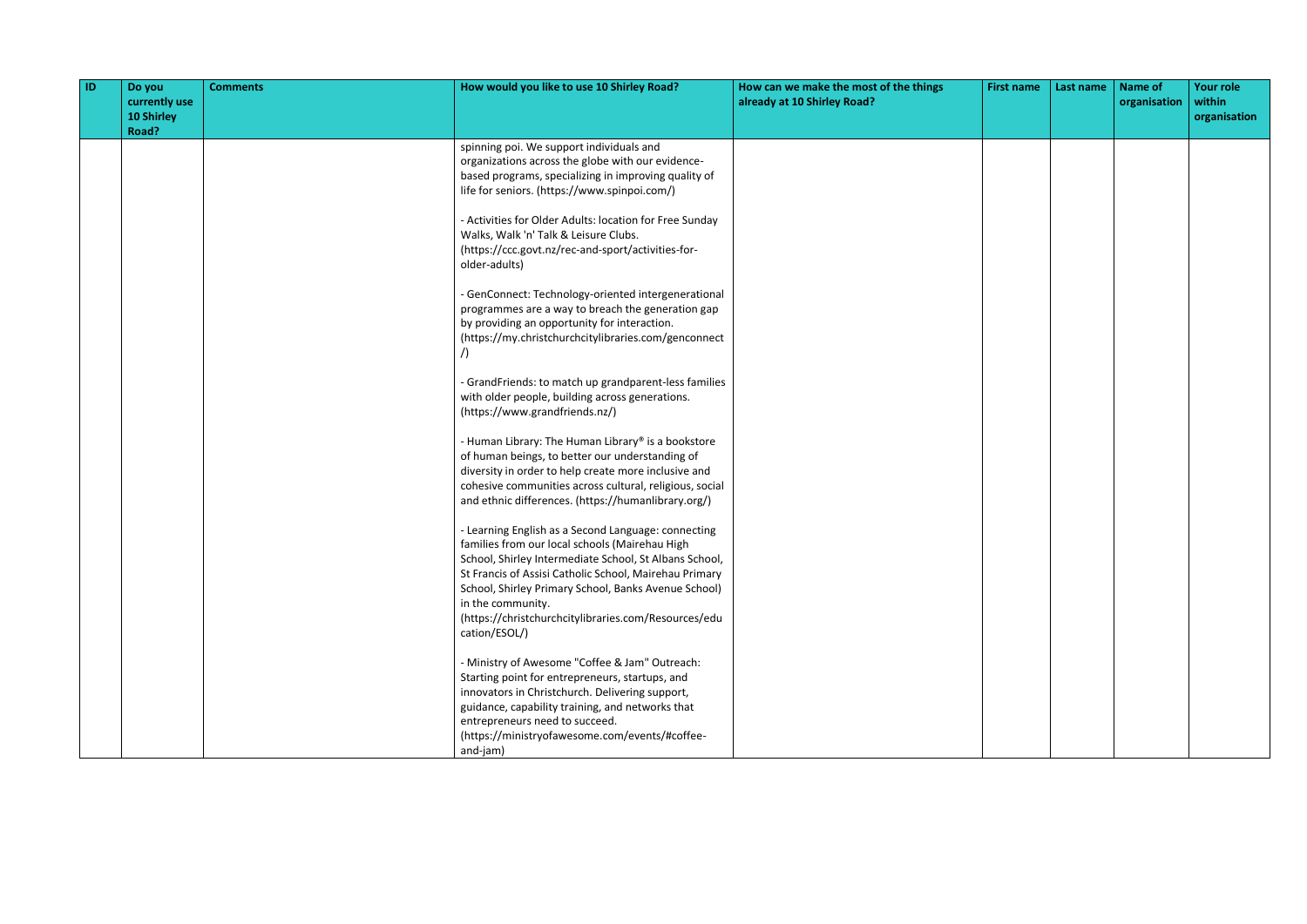| $\overline{1}$ | Do you<br>currently use<br>10 Shirley | <b>Comments</b> | How would you like to use 10 Shirley Road?                                                                 | How can we make the most of the things<br>already at 10 Shirley Road? | <b>First name</b> | Last name | <b>Name of</b><br>organisation | <b>Your role</b><br>within<br>organisation |
|----------------|---------------------------------------|-----------------|------------------------------------------------------------------------------------------------------------|-----------------------------------------------------------------------|-------------------|-----------|--------------------------------|--------------------------------------------|
|                | Road?                                 |                 |                                                                                                            |                                                                       |                   |           |                                |                                            |
|                |                                       |                 | - Limitless: Equipping for lives of passion & purpose<br>programme, empower every young person to spend    |                                                                       |                   |           |                                |                                            |
|                |                                       |                 | time doing work they are passionate about.                                                                 |                                                                       |                   |           |                                |                                            |
|                |                                       |                 | (https://www.limitless.org.nz/)                                                                            |                                                                       |                   |           |                                |                                            |
|                |                                       |                 | - Careers NZ: Plan your career, job profiles, career                                                       |                                                                       |                   |           |                                |                                            |
|                |                                       |                 | ideas, cv writing, job hunting, study and training, with                                                   |                                                                       |                   |           |                                |                                            |
|                |                                       |                 | help from WINZ Shirley office?                                                                             |                                                                       |                   |           |                                |                                            |
|                |                                       |                 | (https://www.careers.govt.nz/)                                                                             |                                                                       |                   |           |                                |                                            |
|                |                                       |                 | - Drive: Guiding your teen through the learning to                                                         |                                                                       |                   |           |                                |                                            |
|                |                                       |                 | drive journey, tools and tips to get your teen                                                             |                                                                       |                   |           |                                |                                            |
|                |                                       |                 | confident in the driver's seat.                                                                            |                                                                       |                   |           |                                |                                            |
|                |                                       |                 | (https://parents.drive.govt.nz/)                                                                           |                                                                       |                   |           |                                |                                            |
|                |                                       |                 | - Cycle Safe in the Community: Cycle maintenance                                                           |                                                                       |                   |           |                                |                                            |
|                |                                       |                 | and helmet fitting, Basic cycling skills, Road rules, On                                                   |                                                                       |                   |           |                                |                                            |
|                |                                       |                 | road cycling, Christchurch cycling groups?                                                                 |                                                                       |                   |           |                                |                                            |
|                |                                       |                 | (https://ccc.govt.nz/transport/getting-to-                                                                 |                                                                       |                   |           |                                |                                            |
|                |                                       |                 | school/resources-for-schools/cyclesafe/)                                                                   |                                                                       |                   |           |                                |                                            |
|                |                                       |                 | - KiwiAble: Getting more people with a disability<br>involved in sport, recreation and leisure by breaking |                                                                       |                   |           |                                |                                            |
|                |                                       |                 | down barriers to participation.                                                                            |                                                                       |                   |           |                                |                                            |
|                |                                       |                 | (https://ccc.govt.nz/culture-and-                                                                          |                                                                       |                   |           |                                |                                            |
|                |                                       |                 | community/inclusive-christchurch/kiwiable/)                                                                |                                                                       |                   |           |                                |                                            |
|                |                                       |                 | - Wellbeing Community Education: What is                                                                   |                                                                       |                   |           |                                |                                            |
|                |                                       |                 | Wellbeing? Wellness Warrant of Fitness, Wellbeing                                                          |                                                                       |                   |           |                                |                                            |
|                |                                       |                 | Methods: Yoga, Stress Management, Walking,                                                                 |                                                                       |                   |           |                                |                                            |
|                |                                       |                 | Posture, Goal Setting, Meal Planning.                                                                      |                                                                       |                   |           |                                |                                            |
|                |                                       |                 | (https://ccc.govt.nz/rec-and-sport/rec-and-sport-<br>centres/health-wellbeing/wellbeing/)                  |                                                                       |                   |           |                                |                                            |
|                |                                       |                 |                                                                                                            |                                                                       |                   |           |                                |                                            |
|                |                                       |                 | - Mental Health Advocacy and Peer Support (MHAPS):                                                         |                                                                       |                   |           |                                |                                            |
|                |                                       |                 | Assist people who experience mental distress, mental                                                       |                                                                       |                   |           |                                |                                            |
|                |                                       |                 | illness and/or substance addiction through their                                                           |                                                                       |                   |           |                                |                                            |
|                |                                       |                 | choice of services towards recovery.                                                                       |                                                                       |                   |           |                                |                                            |
|                |                                       |                 | (https://mhaps.org.nz/)                                                                                    |                                                                       |                   |           |                                |                                            |
|                |                                       |                 | - Reading in Mind: Provides selected books and other                                                       |                                                                       |                   |           |                                |                                            |
|                |                                       |                 | resources (e-books, DVDs and CDs) on a wide range of                                                       |                                                                       |                   |           |                                |                                            |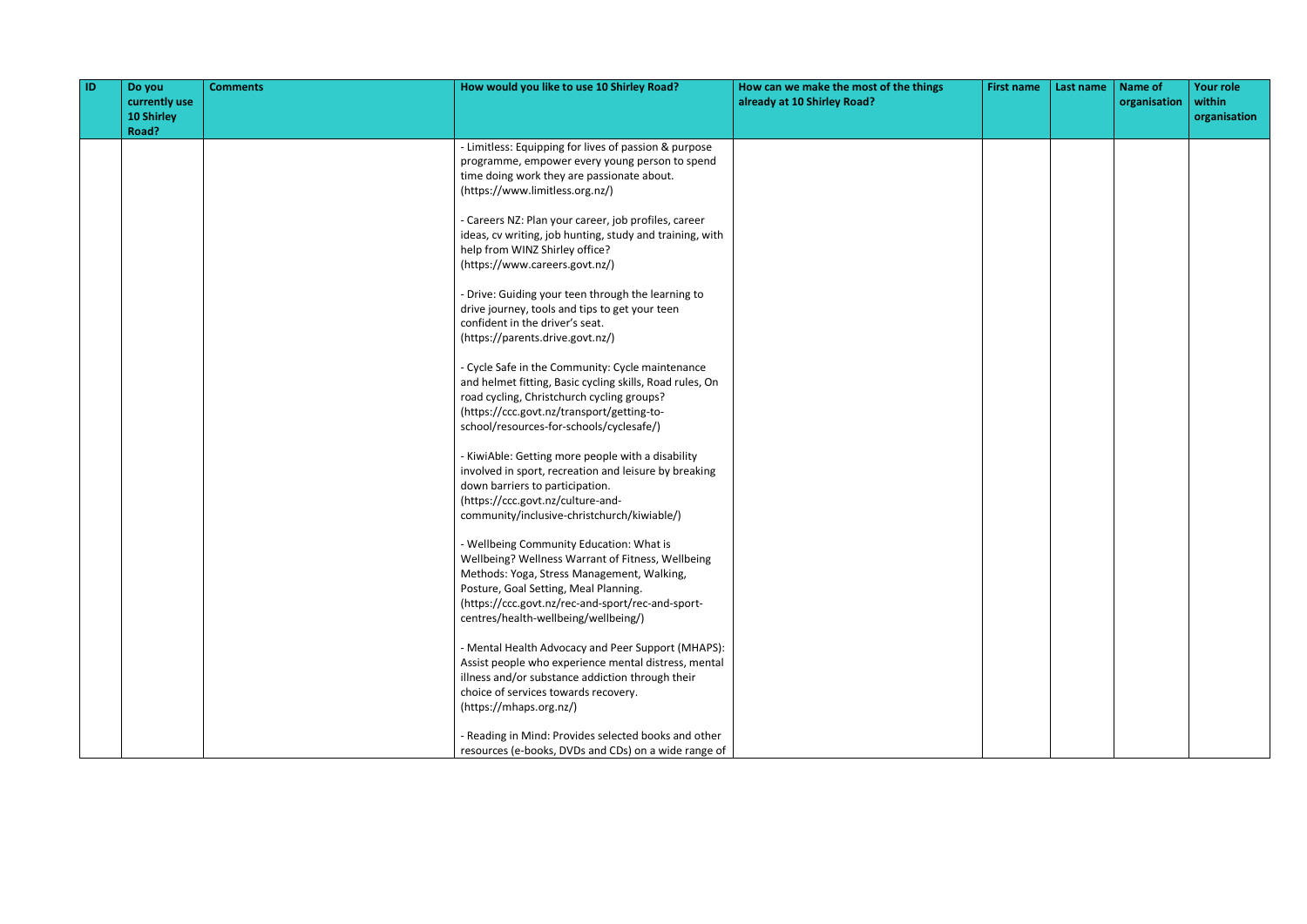| ID | Do you<br>currently use<br>10 Shirley<br>Road? | <b>Comments</b> | How would you like to use 10 Shirley Road?                                                                                                                                                                                                                                                                                                                                     | How can we make the most of the things<br>already at 10 Shirley Road? | <b>First name</b> | Last name | <b>Name of</b><br>organisation | <b>Your role</b><br>within<br>organisation |
|----|------------------------------------------------|-----------------|--------------------------------------------------------------------------------------------------------------------------------------------------------------------------------------------------------------------------------------------------------------------------------------------------------------------------------------------------------------------------------|-----------------------------------------------------------------------|-------------------|-----------|--------------------------------|--------------------------------------------|
|    |                                                |                 | mental health and wellbeing topics.<br>(https://www.pegasus.health.nz/your-health/useful-<br>links-resources/reading-in-mind/)                                                                                                                                                                                                                                                 |                                                                       |                   |           |                                |                                            |
|    |                                                |                 | - StoryWalk: Combines family fun, exercise, and<br>literacy into one great community activity. Installed<br>around the Shirley Community Reserve & along the<br><b>Dudley Creek Trail?</b><br>(https://letsmovelibraries.org/storywalk/)                                                                                                                                       |                                                                       |                   |           |                                |                                            |
|    |                                                |                 | - Pre-school Activities: Babytimes, Storytimes, Sensory<br>Storytimes, Preschool Outreach, Learning Parties.<br>(https://my.christchurchcitylibraries.com/preschooler<br>s-events/)                                                                                                                                                                                            |                                                                       |                   |           |                                |                                            |
|    |                                                |                 | - Triple P Positive Parenting Programme: Focuses on<br>positive parenting practices and addresses childhood<br>behaviour problems.<br>(https://www.earlystart.co.nz/programmes/triple-p-<br>positive-parenting/)                                                                                                                                                               |                                                                       |                   |           |                                |                                            |
|    |                                                |                 | - Shirley Playcentre: Located in the Shirley Community<br>Reserve. Connect new children/families to the area,<br>as the community has become increasingly transient<br>and culturally diverse. Parent cooperative with<br>parents encouraged to be involved in all aspects of<br>the playcentre's programme and management.<br>(https://www.playcentre.org.nz/centre/shirley/) |                                                                       |                   |           |                                |                                            |
|    |                                                |                 | - Learning Through Action: Conservation of water,<br>ecosystems, sustainability of resources, organic waste<br>cycle, biodiversity, impacts of pests, geology, outdoor<br>survival, waste management and native trees and<br>plants. (https://ccc.govt.nz/the-council/learning-<br>resources/learning-through-action)                                                          |                                                                       |                   |           |                                |                                            |
|    |                                                |                 | - Sustainable Christchurch: Sustainable Living for<br>Future Living Skills, Energy Efficient, Grow Your Own<br>Food, Conserve Water, Reduce Your Rubbish, Smarter<br>Homes, Sustainable Transport, Sustainable<br>Communities.<br>(https://ccc.govt.nz/environment/sustainability/susta                                                                                        |                                                                       |                   |           |                                |                                            |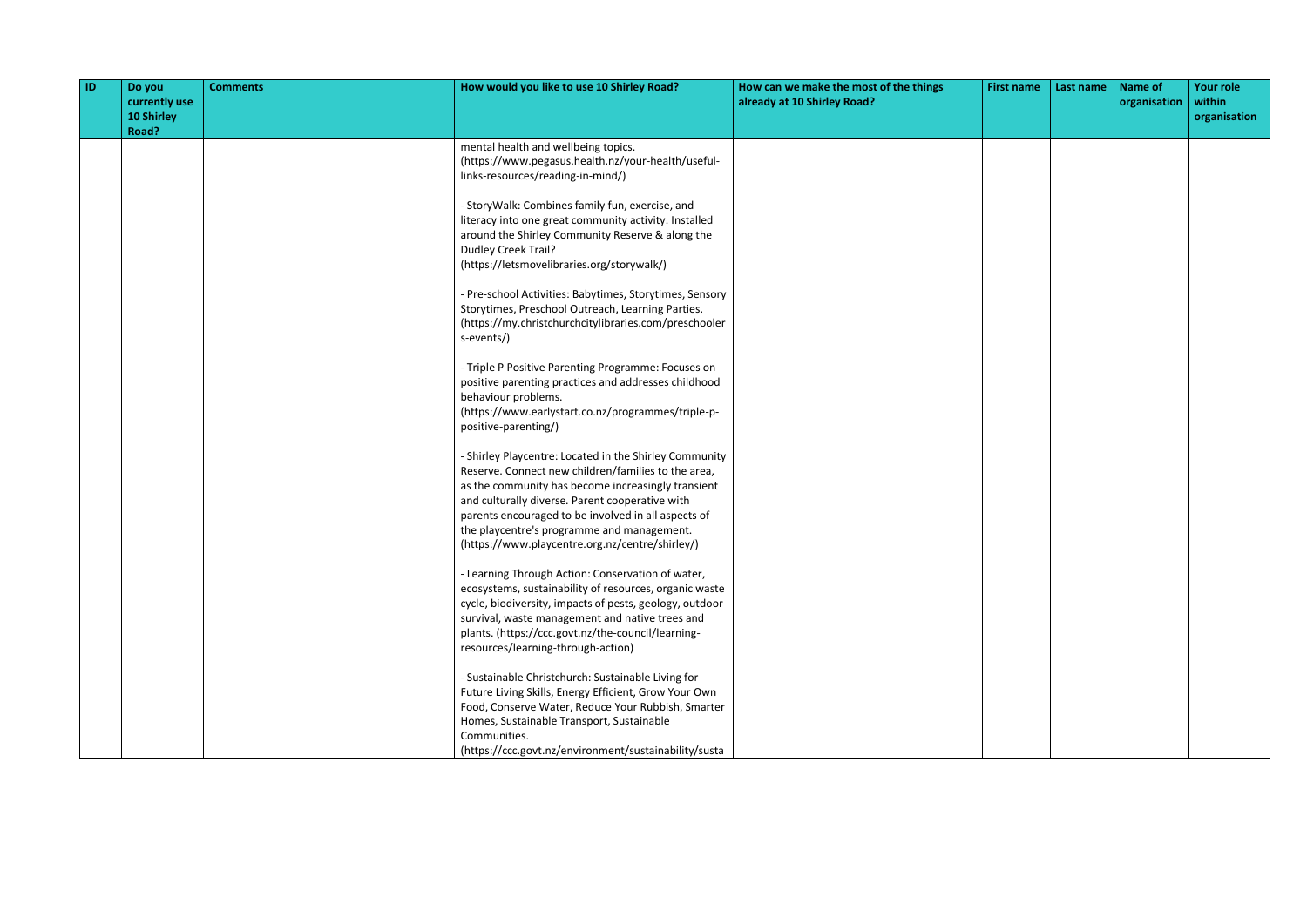| $\overline{1}$ | Do you<br>currently use<br>10 Shirley<br>Road? | <b>Comments</b> | How would you like to use 10 Shirley Road?                                                                                                                                                                                   | How can we make the most of the things<br>already at 10 Shirley Road? | <b>First name</b> | Last name | <b>Name of</b><br>organisation | <b>Your role</b><br>within<br>organisation |
|----------------|------------------------------------------------|-----------------|------------------------------------------------------------------------------------------------------------------------------------------------------------------------------------------------------------------------------|-----------------------------------------------------------------------|-------------------|-----------|--------------------------------|--------------------------------------------|
|                |                                                |                 | inable-christchurch/)                                                                                                                                                                                                        |                                                                       |                   |           |                                |                                            |
|                |                                                |                 | - DogSmart: DogSmart in the Community, DogSafe<br>Workplace Training, Reading to Dogs.<br>(https://ccc.govt.nz/services/dogs-and-<br>animals/dogsmart-education-programme/)                                                  |                                                                       |                   |           |                                |                                            |
|                |                                                |                 | - After School Activities: 3D Printing, Lego<br>Mindstorms, Lego Stop-Motion, Studio Time,<br>Minecraft Club, STEAM Lab. Science Alive?<br>(https://my.christchurchcitylibraries.com/after-<br>school-clubs-and-programmes/) |                                                                       |                   |           |                                |                                            |
|                |                                                |                 | - Code Club: Code Club Aotearoa: A nationwide<br>network of free volunteer-led coding clubs for kiwi<br>kids. Code Club for Adults?. (https://codeclub.nz/)                                                                  |                                                                       |                   |           |                                |                                            |
|                |                                                |                 | - KidsFest Event Provider: Location for KidsFest<br>activities & events, during the winter school holidays.<br>(https://www.kidsfest.co.nz/)                                                                                 |                                                                       |                   |           |                                |                                            |
|                |                                                |                 | - Resident Initiated Groups: Opportunity for residents<br>to create groups based on interests with like minded<br>people. Location for online Facebook group meetups<br>in person.                                           |                                                                       |                   |           |                                |                                            |
|                |                                                |                 | - https://www.10shirleyroad.org.nz/imagine/                                                                                                                                                                                  |                                                                       |                   |           |                                |                                            |
|                |                                                |                 | - https://www.10shirleyroad.org.nz/shirley-<br>community-centre-ideas/                                                                                                                                                       |                                                                       |                   |           |                                |                                            |
|                |                                                |                 | - https://www.10shirleyroad.org.nz/this-is-what-a-<br>librarian-looks-like/                                                                                                                                                  |                                                                       |                   |           |                                |                                            |
|                |                                                |                 | - https://www.10shirleyroad.org.nz/shirley-centre-q-<br>$and-a/$                                                                                                                                                             |                                                                       |                   |           |                                |                                            |
|                |                                                |                 | - https://www.10shirleyroad.org.nz/where-is-our-<br>community-centre-petition/                                                                                                                                               |                                                                       |                   |           |                                |                                            |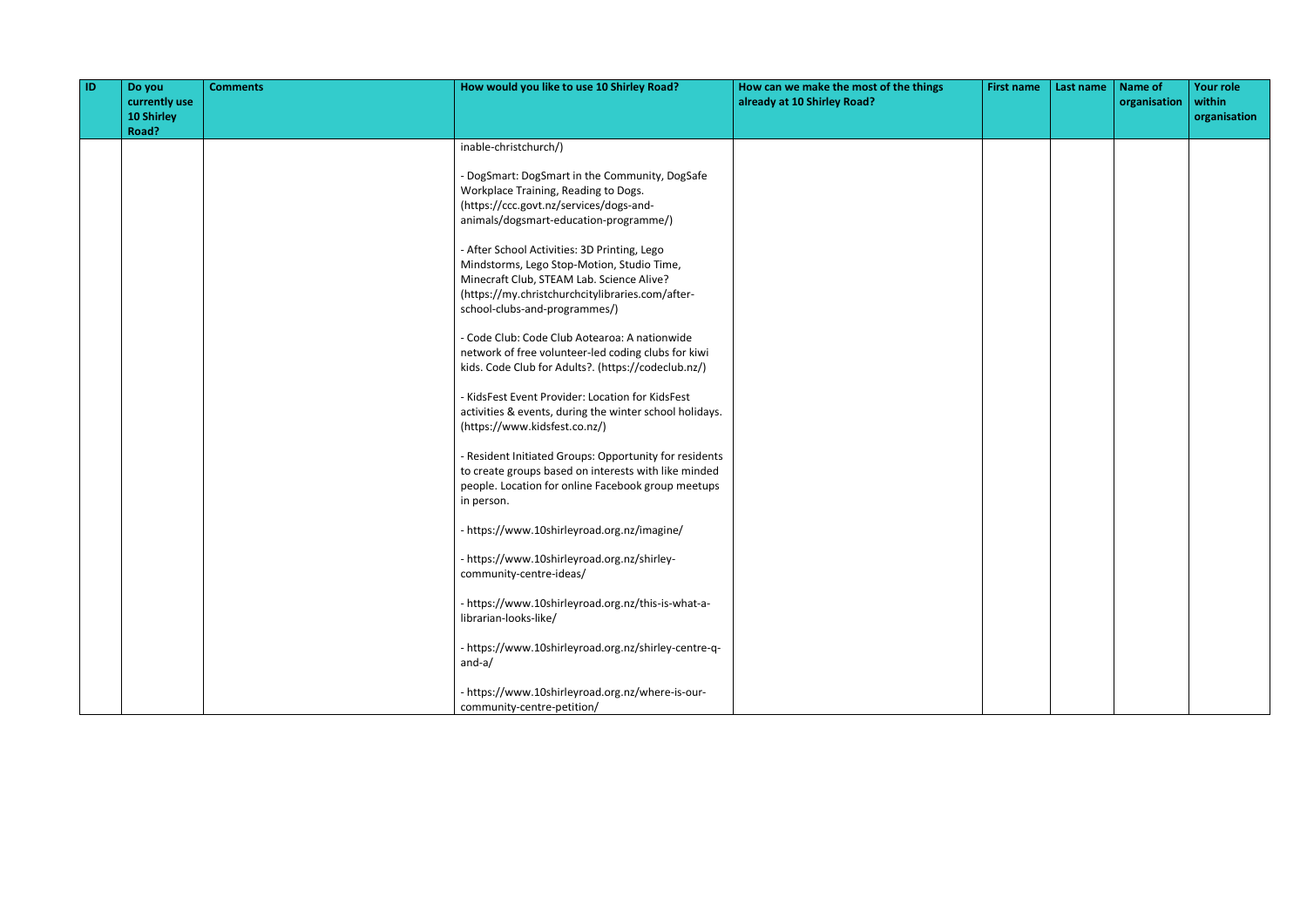| $\vert$ ID | Do you<br>currently use<br>10 Shirley<br>Road? | <b>Comments</b>                                                                                                                                                                                                                                                                                                                                                                                                                                                                                                                                                                                                                                                                                                                                                                                                                                                                                                                                                                                                  | How would you like to use 10 Shirley Road?                                                                                                              | How can we make the most of the things<br>already at 10 Shirley Road?                                                                                                                                                                                                                                                                                                                 | <b>First name</b> | Last name | Name of<br>organisation                                                  | Your role<br>within<br>organisation |
|------------|------------------------------------------------|------------------------------------------------------------------------------------------------------------------------------------------------------------------------------------------------------------------------------------------------------------------------------------------------------------------------------------------------------------------------------------------------------------------------------------------------------------------------------------------------------------------------------------------------------------------------------------------------------------------------------------------------------------------------------------------------------------------------------------------------------------------------------------------------------------------------------------------------------------------------------------------------------------------------------------------------------------------------------------------------------------------|---------------------------------------------------------------------------------------------------------------------------------------------------------|---------------------------------------------------------------------------------------------------------------------------------------------------------------------------------------------------------------------------------------------------------------------------------------------------------------------------------------------------------------------------------------|-------------------|-----------|--------------------------------------------------------------------------|-------------------------------------|
| 34925 No   |                                                | 10 Shirley Road was the home for NZ Society of<br>Genealogists - Canterbury Branch, for 21 years<br>from February 1990 until the February 2011<br>earthquakes.                                                                                                                                                                                                                                                                                                                                                                                                                                                                                                                                                                                                                                                                                                                                                                                                                                                   | We were hoping that a new Community Centre would<br>be built on the same site to serve the local<br>community in many ways, and possibly return 'home'. | Possibly some shelter, park benches, communal<br>BBQs, games (petanque, large chess and drafts).<br>Gazebos for weekend markets / craft stalls.<br>Scooter / skate board area. Quiet corner for<br>elderly, easy access, sheltered, fragrant,<br>suitable seating for elderly. Appealing with<br>colourful planting and natives to attract and<br>welcome. Fun things for small kids. | Fiona             | Lees      | <b>NZ Society</b><br>of<br>Genealogists<br>- Canterbury<br><b>Branch</b> | Convenor                            |
| 34915      | Yes (please<br>tell us how)                    | Parking and playground                                                                                                                                                                                                                                                                                                                                                                                                                                                                                                                                                                                                                                                                                                                                                                                                                                                                                                                                                                                           | Same as above                                                                                                                                           | Increase the playground with natural rocks and<br>logs for kids to climb on. A box track with a<br>rubber surface would be good as scooters from<br>the pump track could use it. Box rather than<br>scooter track as there is a skate park at St<br>Albans Park on Edward Ave.                                                                                                        | Anita             | Thorne    |                                                                          |                                     |
| 34914      | Yes (please<br>tell us how)                    | I dont believe we need another community<br>centre, we have to fight to keep the Spartan<br>rooms at the old SBHS site which were promised<br>to the local community as part of the new build<br>for BAS, MOE neglected this over the demolition<br>phase and is now saying its uneconomical to<br>repair, if they had looked after it there wouldn't<br>be this issue, it would be a well used sporting<br>and recreational area with large rooms for<br>community meetings as required.<br>I would hate to see Shirley Primary loss revenue<br>it has gained with a new centre opening across<br>the road and taking away what they have<br>worked to secure.<br>We have many facilities available to use in the<br>richmond area, Shirley is operating well out of<br>McFarlane park, we have Shirley Primary, Shirley<br>Intermediate, Delta, Avebury, the club about to<br>come on board and BAS once built.<br>Use the money elsewhere in the richmond area<br>to enhance and work on what we already have | More activities, permanent pump track, more picnic<br>tables, extended community gardens.                                                               | Make pump track permanent.                                                                                                                                                                                                                                                                                                                                                            | Vicki             | Brown     |                                                                          |                                     |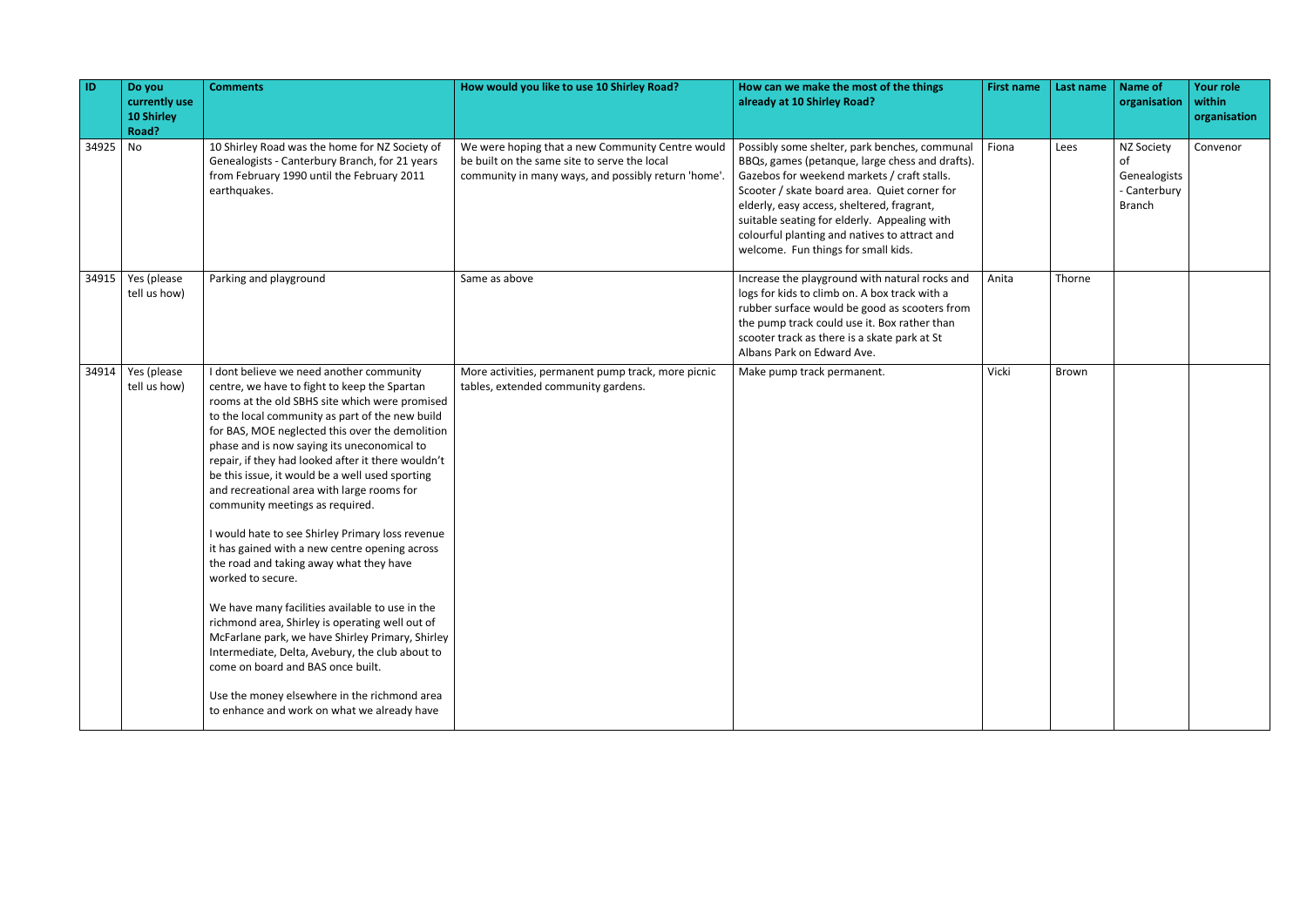| <b>ID</b> | Do you<br>currently use<br><b>10 Shirley</b><br>Road? | <b>Comments</b>                                                            | How would you like to use 10 Shirley Road?                                                                                                                                                                                                                                                                                                                                                                                                                                                                                                                                                                                                                                                                                                                                                                                                                                                                                                                                                                                                                                                                                                                                                                                                                                                                                                                                                                                                                                                                                                                                                                                                                                                                                                                                                                                                                       | How can we make the most of the things<br>already at 10 Shirley Road?                                                                                                                                                                     | <b>First name</b> | Last name | <b>Name of</b><br>organisation | <b>Your role</b><br>within<br>organisation |
|-----------|-------------------------------------------------------|----------------------------------------------------------------------------|------------------------------------------------------------------------------------------------------------------------------------------------------------------------------------------------------------------------------------------------------------------------------------------------------------------------------------------------------------------------------------------------------------------------------------------------------------------------------------------------------------------------------------------------------------------------------------------------------------------------------------------------------------------------------------------------------------------------------------------------------------------------------------------------------------------------------------------------------------------------------------------------------------------------------------------------------------------------------------------------------------------------------------------------------------------------------------------------------------------------------------------------------------------------------------------------------------------------------------------------------------------------------------------------------------------------------------------------------------------------------------------------------------------------------------------------------------------------------------------------------------------------------------------------------------------------------------------------------------------------------------------------------------------------------------------------------------------------------------------------------------------------------------------------------------------------------------------------------------------|-------------------------------------------------------------------------------------------------------------------------------------------------------------------------------------------------------------------------------------------|-------------------|-----------|--------------------------------|--------------------------------------------|
| 34913     | Yes (please<br>tell us how)                           | I walk through it on my way to the shops. I chat<br>to people I meet there | I would like there to be a beautiful community centre<br>where I can attend classes with a sheltered outside<br>area with seating where I can sit and chat. I would like<br>to see happy residents young and old meeting there<br>and enjoying each others company whilst pursuing<br>education, entertainment and hobbies.<br>There was a thriving Community Centre at 10 Shirley<br>Road prior to the Canterbury Earthquake sequence<br>Many of the groups that used to meet there have<br>scattered to the wind, some would return if they had<br>the option because of the central location and<br>proximity to main road parking bus stops etc The<br>things that people report they miss are Yoga, ante<br>natal classes, home birth classes baby music and baby<br>yoga classes, pottery, woodworking genealogy group,<br>weight watchers, Bonsai clubmany of these groups<br>would probably start up again as they seem to go<br>wherever there is space. It appears there is little in<br>this area for parents with babies and pre school age<br>children or for retired people who would like to<br>indulge in some sort creative activity or hobby<br>After the EQ CCC was going to do a joint venture with<br>Crossways Church but it all fell through after 3 years<br>of negotiations during which time other organisations<br>were interested but they all dropped away as the<br>Council was consumed by the Crossways project<br>Other suburbs have fabulous community facilities. eg<br>St Martins has just opened one. We are always told<br>that is because there is no money for us<br>The cost of the Linwood Pool is up to \$22 mill<br>The pool, library, and customer service centre for<br>Hornby is up to \$37.5 mill<br>There is \$3 mill for a multicultural centre in Hagley<br>\$10 mill for the library museum centre at Sumner | Do you mean the temporary pump track, the<br>basic playground, the donated picnic table, the<br>basketball hoop and the stone table These<br>items are already being used to capacity<br>except for the stone table which has little use. | Jennifer          | Dalziel   |                                |                                            |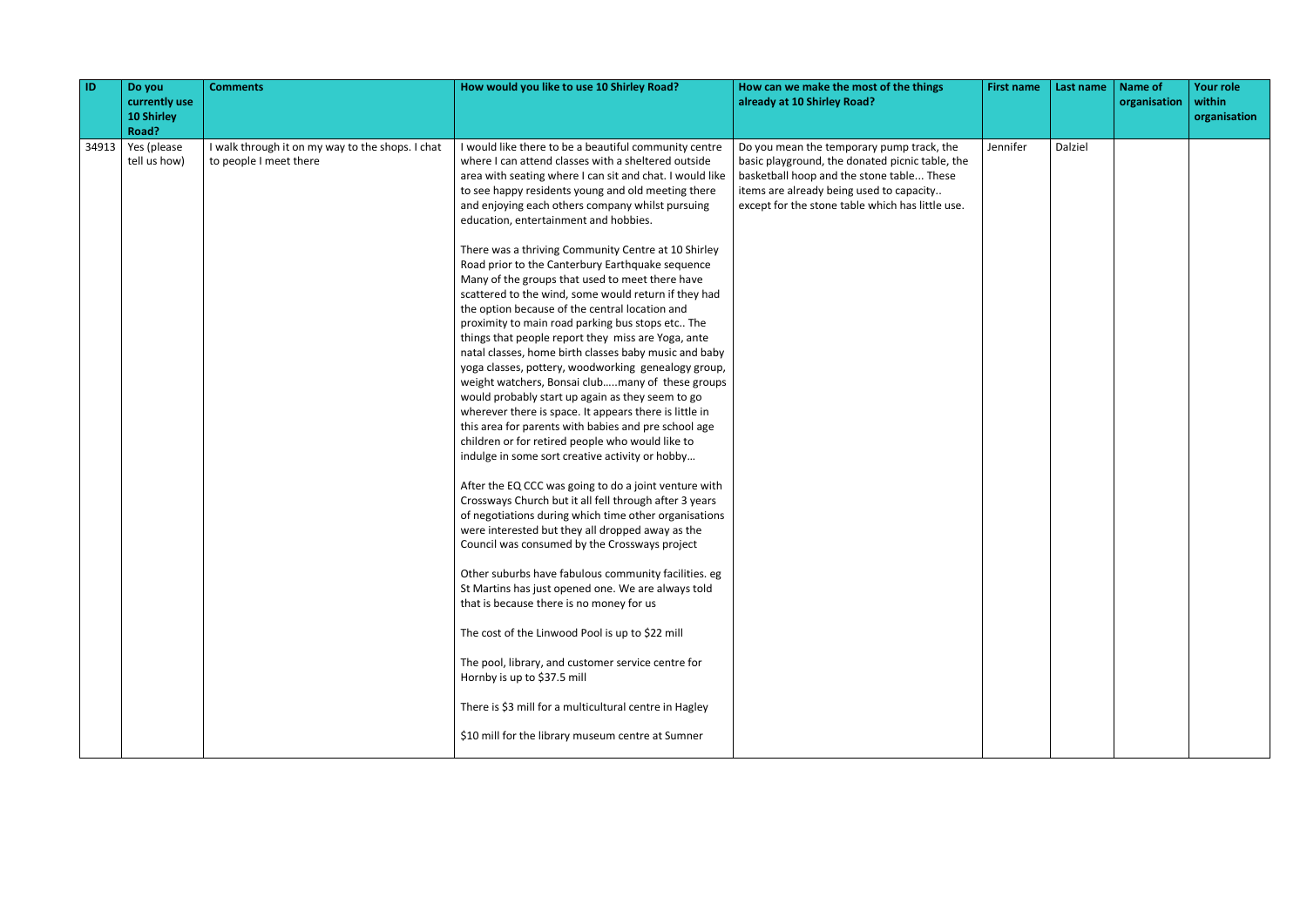| <b>ID</b> | Do you<br>currently use<br><b>10 Shirley</b><br>Road? | <b>Comments</b>                                                                                                                                                                                                                                                                                                                                                                                                                                                                                                                                                                                                                                                              | How would you like to use 10 Shirley Road?                                                                                                                                                                                                                                                                                                                                                                                                                                                                                                                                                                                                                                                                                                                                                                                                                                                                                       | How can we make the most of the things<br>already at 10 Shirley Road?                                                                                                                                                                           | <b>First name</b> | Last name | <b>Name of</b><br>organisation                                 | <b>Your role</b><br>within<br>organisation |
|-----------|-------------------------------------------------------|------------------------------------------------------------------------------------------------------------------------------------------------------------------------------------------------------------------------------------------------------------------------------------------------------------------------------------------------------------------------------------------------------------------------------------------------------------------------------------------------------------------------------------------------------------------------------------------------------------------------------------------------------------------------------|----------------------------------------------------------------------------------------------------------------------------------------------------------------------------------------------------------------------------------------------------------------------------------------------------------------------------------------------------------------------------------------------------------------------------------------------------------------------------------------------------------------------------------------------------------------------------------------------------------------------------------------------------------------------------------------------------------------------------------------------------------------------------------------------------------------------------------------------------------------------------------------------------------------------------------|-------------------------------------------------------------------------------------------------------------------------------------------------------------------------------------------------------------------------------------------------|-------------------|-----------|----------------------------------------------------------------|--------------------------------------------|
|           |                                                       |                                                                                                                                                                                                                                                                                                                                                                                                                                                                                                                                                                                                                                                                              | Other Community Centre rebuilds include Governers<br><b>Bay Spencerville</b><br>Te Hapuna at Halswell<br>The list goes on and on<br>We need facilities in Papanui and other areas too.<br>We need facilities that are not restricted by business<br>priorities, school priorities and they need to be<br>secular and safe for all.<br>we dont expect any building to take place for the next<br>10 years but we want the planning to begin and the<br>option should still be there.<br>There is a huge amount of infill housing going on in<br>this area with a corresponding influx of young families<br>and elderly people so we should have the population<br>to sustain it<br>I would be against a food forest at 10 Shirley Road<br>because of the high incidence of vandalism and<br>produce stripping that makes these ventures<br>tragedies There are already community gardens at<br>Mc Farlane Park and Avebury house. |                                                                                                                                                                                                                                                 |                   |           |                                                                |                                            |
| 34912     | Yes (please<br>tell us how)                           | We don't need a community centre built back<br>here; Shirley are having great success with their<br>facility in McFarlane Park. It's really the outskirts<br>of Richmond, we have new facilities at Delta in<br>our community hub area, Avebury house, the<br>upcoming WMC building and Shirley<br>Intermediate Hall. The Shirley Primary Hall and<br>rooms are in full swing, which is putting money<br>into the local school, this is working really well<br>with a lot of bookings of different groups and is<br>well used, this needs to continue, a facility<br>across the road may take this good income<br>stream away from them which wouldn't be a<br>good outcome. | We would like to see more recreational items added<br>(ball goal similar to Richmond Village Green) which<br>gets a lot of use. More updated play equipment,<br>opportunity to grow the community garden, which is<br>managed by Bec from the Shirley Village Trust, more<br>picnic tables for families to sit and enjoy the space.<br>For recreation, We are involved in the Green Lab<br>project and we have marked 10 Shirley Rd for a<br>Start/Finish point in the wayfinding path. This will<br>include a map board for people to learn about the<br>way find and follow from there through the suburb of<br>Richmond through to Swans Rd/River Rd<br>RCG/Riverlution entry.                                                                                                                                                                                                                                                | Have the pump track approved to be a<br>permanent installation, add further recreational<br>items to encourage more use of the space. Put<br>contracts in place to maintain the Dudley creek<br>area bounding the reserve to a better standard. | Vicki             | Brown     | Richmond<br>Residents<br>and<br><b>Business</b><br>Association | President                                  |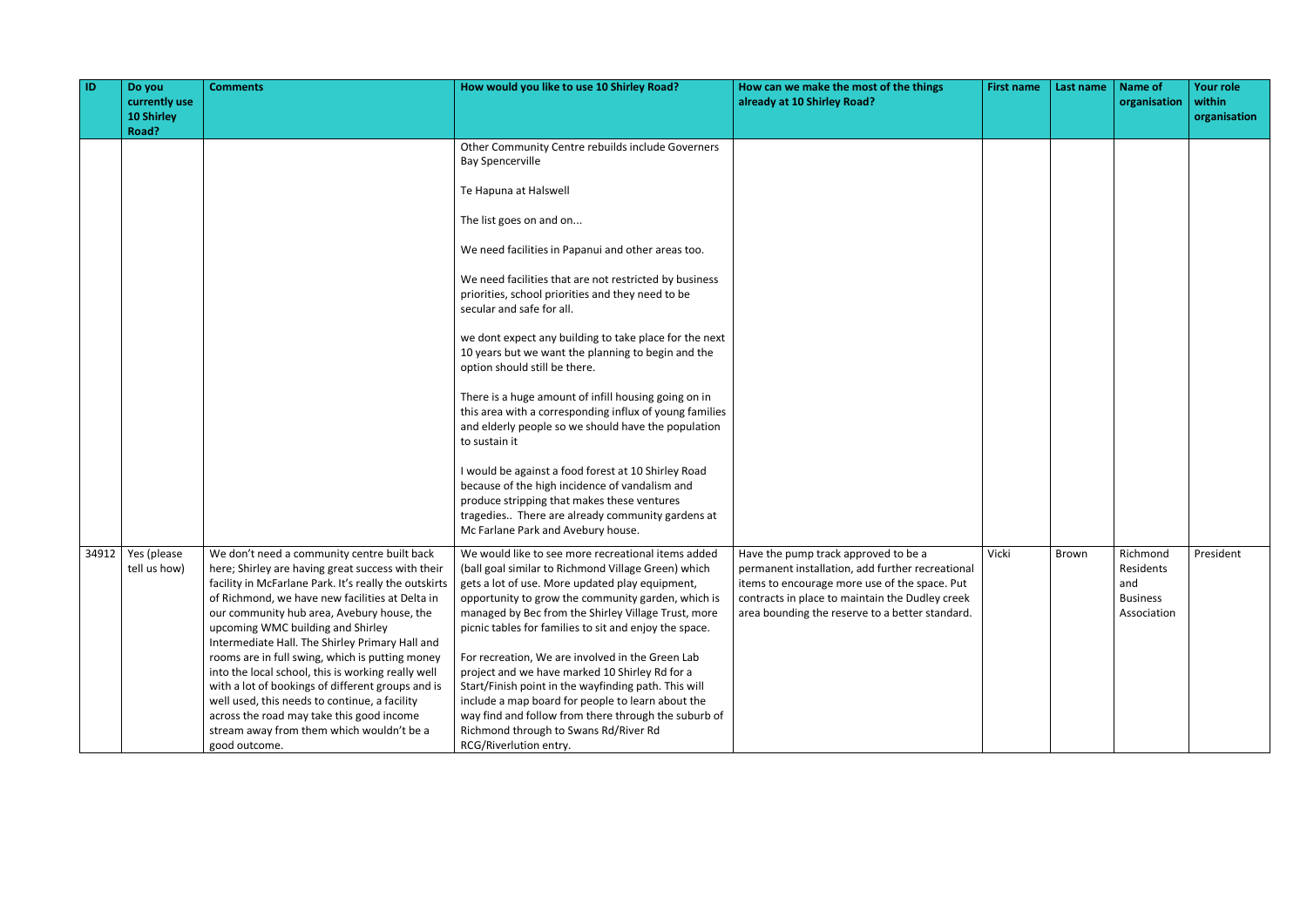| <b>ID</b> | Do you<br>currently use | <b>Comments</b>                                    | How would you like to use 10 Shirley Road? | How can we make the most of the things<br>already at 10 Shirley Road? | <b>First name</b> | Last name | <b>Name of</b><br>organisation | <b>Your role</b><br>within |
|-----------|-------------------------|----------------------------------------------------|--------------------------------------------|-----------------------------------------------------------------------|-------------------|-----------|--------------------------------|----------------------------|
|           | 10 Shirley              |                                                    |                                            |                                                                       |                   |           |                                | organisation               |
|           | Road?                   |                                                    |                                            |                                                                       |                   |           |                                |                            |
|           |                         | From our community surveys and info we get         |                                            |                                                                       |                   |           |                                |                            |
|           |                         | from most locals, there is no need for a centre    |                                            |                                                                       |                   |           |                                |                            |
|           |                         | here and the funds could be better utilised        |                                            |                                                                       |                   |           |                                |                            |
|           |                         | within Richmond to make it a better place to be.   |                                            |                                                                       |                   |           |                                |                            |
|           |                         | Our organisation's desire to have the wayfinding   |                                            |                                                                       |                   |           |                                |                            |
|           |                         | and also we have the MSD funding to roll out       |                                            |                                                                       |                   |           |                                |                            |
|           |                         | the food security plan for Richmond which          |                                            |                                                                       |                   |           |                                |                            |
|           |                         | includes Food forests in all our parks, this would |                                            |                                                                       |                   |           |                                |                            |
|           |                         | immensely help our people to get food for there    |                                            |                                                                       |                   |           |                                |                            |
|           |                         | familys from local areas and be a sustainable      |                                            |                                                                       |                   |           |                                |                            |
|           |                         | option for the future.                             |                                            |                                                                       |                   |           |                                |                            |
|           |                         | Sarah Whylie wrote a report that was               |                                            |                                                                       |                   |           |                                |                            |
|           |                         | commissioned by the CCC and that also showed       |                                            |                                                                       |                   |           |                                |                            |
|           |                         | the need for other things rather than another      |                                            |                                                                       |                   |           |                                |                            |
|           |                         | meeting space.                                     |                                            |                                                                       |                   |           |                                |                            |
|           |                         | Your support by way of letter to MOE for the       |                                            |                                                                       |                   |           |                                |                            |
|           |                         | reinstatement of the Spartan Gym facility at the   |                                            |                                                                       |                   |           |                                |                            |
|           |                         | old SBHS site as promised to BAS for further       |                                            |                                                                       |                   |           |                                |                            |
|           |                         | meeting amenity as well as the huge benefit to     |                                            |                                                                       |                   |           |                                |                            |
|           |                         | the community on a sporting front would be         |                                            |                                                                       |                   |           |                                |                            |
|           |                         | much appreciated. MOE and CCC have taken so        |                                            |                                                                       |                   |           |                                |                            |
|           |                         | much from our suburb and not replaced it and       |                                            |                                                                       |                   |           |                                |                            |
|           |                         | backtracked on promises. Now is the time to        |                                            |                                                                       |                   |           |                                |                            |
|           |                         | reshape and have some sound amenities in the       |                                            |                                                                       |                   |           |                                |                            |
|           |                         | heart of Richmond to be well used by the           |                                            |                                                                       |                   |           |                                |                            |
|           |                         | community.                                         |                                            |                                                                       |                   |           |                                |                            |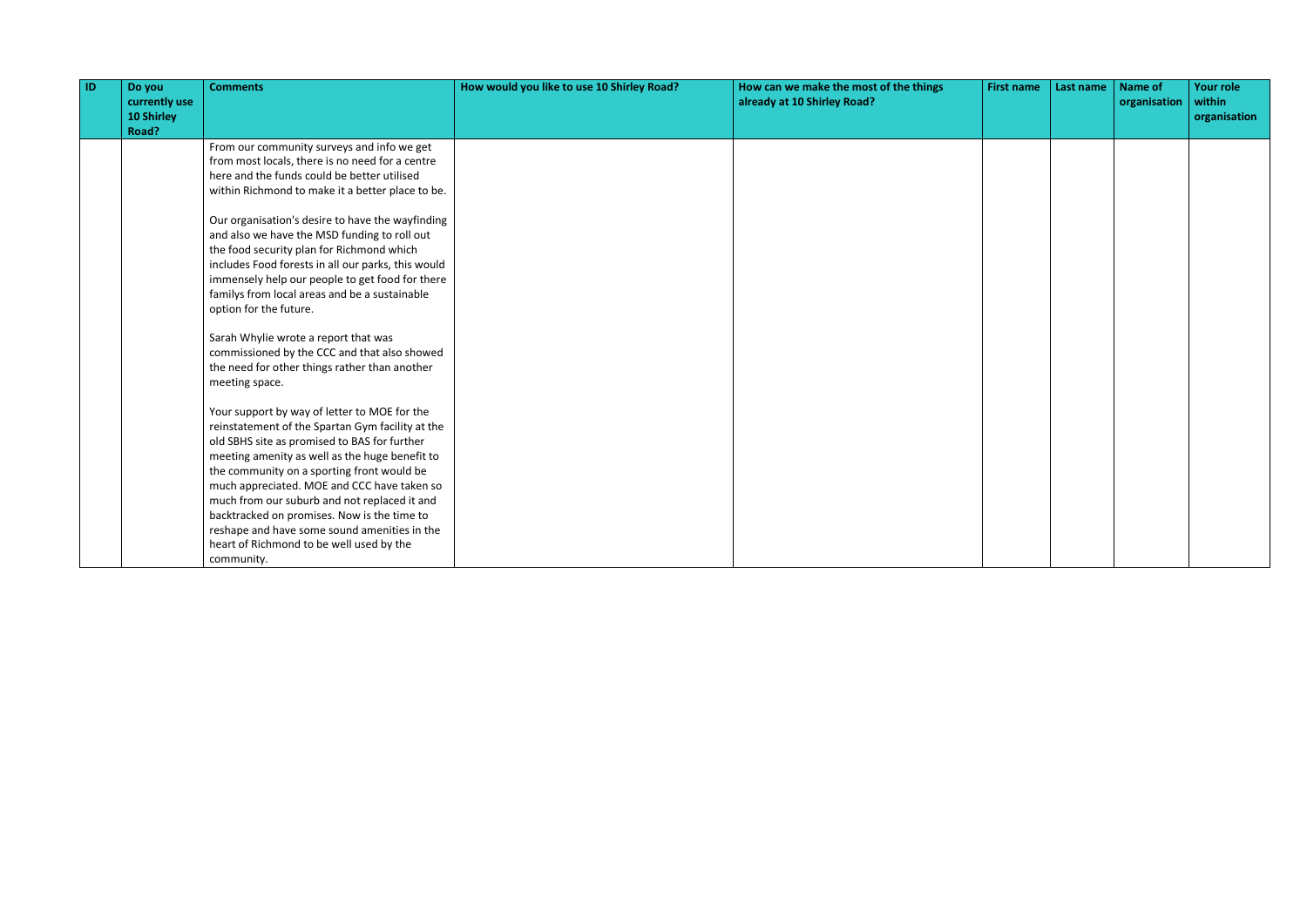| ID    | Do you<br>currently use<br><b>10 Shirley</b><br>Road? | <b>Comments</b>                                                                                                                                                                                                | How would you like to use 10 Shirley Road?                                                                                                                                                                                                                                                                                                                                                                                                                                                                                                                                                                                                                                                                                                                                                                                                                                                                                                                                                                                                                                                                                                                                                                                                                                                                                                                                                                                                                                                                                                                                                                                                                                                                                                                                                                                                                                                                                                          | How can we make the most of the things<br>already at 10 Shirley Road?                                                                                                                                                            | <b>First name</b> | Last name | <b>Name of</b><br>organisation | <b>Your role</b><br>within<br>organisation |
|-------|-------------------------------------------------------|----------------------------------------------------------------------------------------------------------------------------------------------------------------------------------------------------------------|-----------------------------------------------------------------------------------------------------------------------------------------------------------------------------------------------------------------------------------------------------------------------------------------------------------------------------------------------------------------------------------------------------------------------------------------------------------------------------------------------------------------------------------------------------------------------------------------------------------------------------------------------------------------------------------------------------------------------------------------------------------------------------------------------------------------------------------------------------------------------------------------------------------------------------------------------------------------------------------------------------------------------------------------------------------------------------------------------------------------------------------------------------------------------------------------------------------------------------------------------------------------------------------------------------------------------------------------------------------------------------------------------------------------------------------------------------------------------------------------------------------------------------------------------------------------------------------------------------------------------------------------------------------------------------------------------------------------------------------------------------------------------------------------------------------------------------------------------------------------------------------------------------------------------------------------------------|----------------------------------------------------------------------------------------------------------------------------------------------------------------------------------------------------------------------------------|-------------------|-----------|--------------------------------|--------------------------------------------|
| 34903 | Yes (please<br>tell us how)                           | I visit 10 Shirley Road twice a day during the<br>week, dropping off or picking up my son from<br>Shirley Primary. We also often visit in the<br>weekends on a bike ride or walk or to ride the<br>pump track. | The Shirley Community Centre was a very popular and<br>thriving centre before it the 2010/2011 earthquakes.<br>It has been a centre of learning for over 100 years,<br>the heart of our extended community and is an<br>important historic site for Shirley. It needs to be<br>replaced and I find it unbelievable that there are no<br>current plans to rebuild it!<br>There is a petition at<br>https://www.change.org/p/christchurch-city-council-<br>a-community-centre-for-north-richmond-shirley-<br>mairehau-edgeware-st-albans-<br>east?fbclid=IwAR0yMsYpUlpXloDvJrEFNV18u6wceYxF<br>hDWf7vPoc2jFyDZhmjUn8546aa0 that has 164<br>signatures from locals supporting the reinstatement<br>of the Shirley Community Centre at the time of<br>writing.<br>Looking around the city, many other suburbs such as<br>Sumner, Mt Pleasant, Heathcote, Ferrymead, St<br>Martins, St Albans, Halswell, Hornby, Riccarton have<br>had new community centres built since the<br>earthquakes. Why has Shirley been left out?<br>I strongly disagree that there are several locally<br>managed community facilities that could be used as a<br>community centre replacement for Shirley. Schools<br>are only available in the evenings which doesn't suit<br>groups such as seniors who would prefer to meet<br>during the daytime. And religious institutes such as<br>Delta, Shirley Trust and the Freemasons are definitely<br>not appropriate as a community centre substitute.<br>We have a diverse and multi-cultured community in<br>Shirley and surrounding suburbs - many are not<br>comfortable going to a religious institution. It is<br>important that a community centre is secular and<br>welcoming to people of all backgrounds, cultures,<br>religions and beliefs. The other communities with<br>new community centres funded also had churches<br>and schools available but were not expected to use<br>these - why are we expected to? | While waiting for a rebuild of our Community<br>Centre, we could make it a outdoor sports and<br>recreation hub with the addition of fake rock<br>climbing walls, soccer goals,<br>volleyball/badminton net and fitness circuit. | Jane              | Hopkins   |                                |                                            |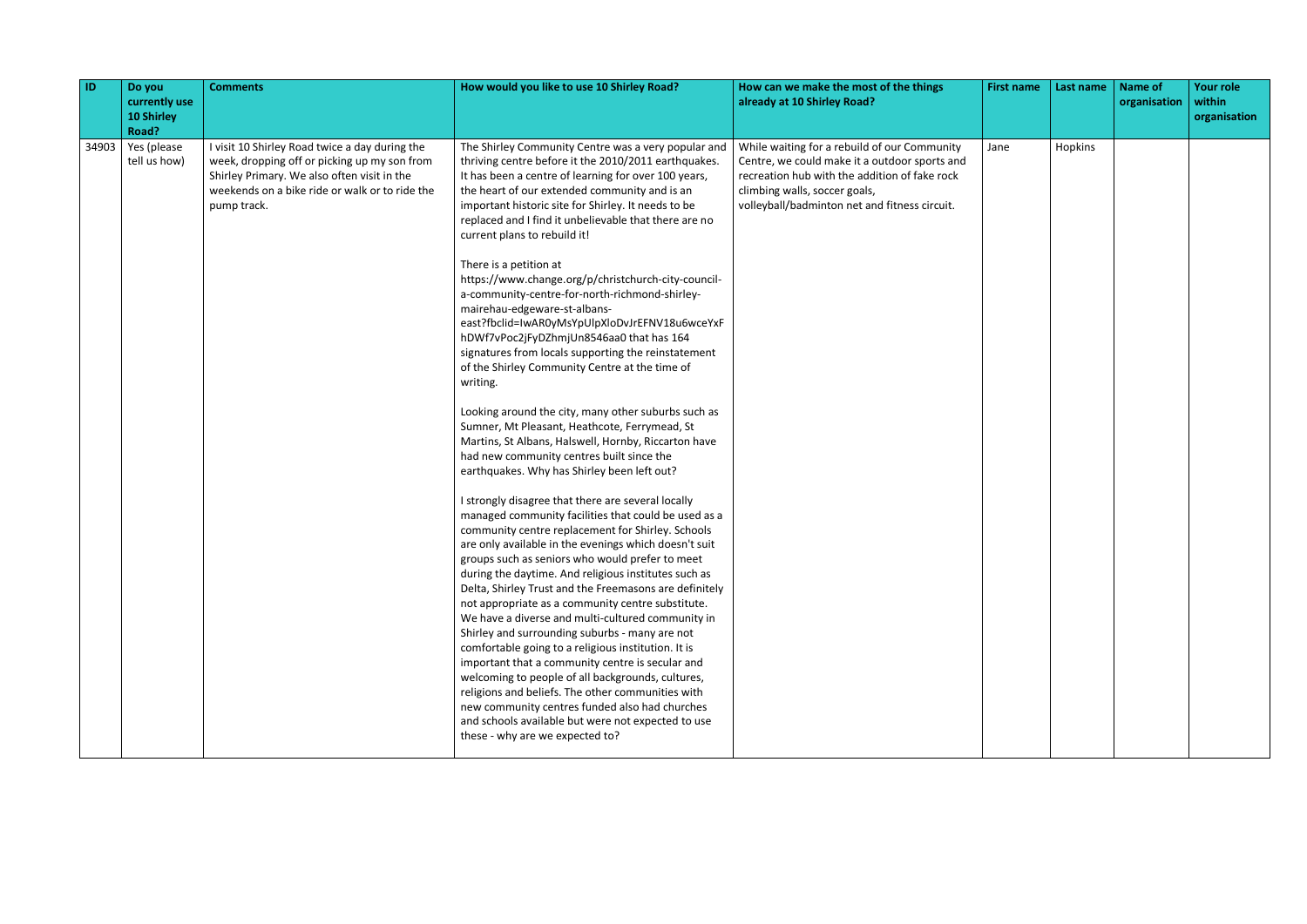| <b>ID</b> | Do you<br>currently use<br>10 Shirley<br>Road? | <b>Comments</b>                                                                                                                                           | How would you like to use 10 Shirley Road?                                                                                                                                                                                                                                                                                                                                                                                                                                                                                                                                                                                                                                                                                                                                                                                                                                                                                                                                                                                                                                                                                                                                                                                                                                | How can we make the most of the things<br>already at 10 Shirley Road?                                                                                                         | <b>First name</b> | Last name | <b>Name of</b><br>organisation | <b>Your role</b><br>within<br>organisation |
|-----------|------------------------------------------------|-----------------------------------------------------------------------------------------------------------------------------------------------------------|---------------------------------------------------------------------------------------------------------------------------------------------------------------------------------------------------------------------------------------------------------------------------------------------------------------------------------------------------------------------------------------------------------------------------------------------------------------------------------------------------------------------------------------------------------------------------------------------------------------------------------------------------------------------------------------------------------------------------------------------------------------------------------------------------------------------------------------------------------------------------------------------------------------------------------------------------------------------------------------------------------------------------------------------------------------------------------------------------------------------------------------------------------------------------------------------------------------------------------------------------------------------------|-------------------------------------------------------------------------------------------------------------------------------------------------------------------------------|-------------------|-----------|--------------------------------|--------------------------------------------|
|           |                                                |                                                                                                                                                           | The Shirley Community Centre at 10 Shirley Road has<br>been a community centre since 1977 (previously was<br>a school) and is a high profile location, very accessible<br>by public transport. It serviced multiple suburbs -<br>Richmond, Shirley, Mairehau, Edgeware and beyond.<br>There are some retail and food outlets just down an<br>alleyway on Hills Road making it a great destination<br>venue for meetings and groups. The area is currently<br>very busy with many people using the site on a daily<br>basis - families often lingering and socialising after<br>school and in the weekends at the playground or<br>pump track.<br>I would like to see the Community Centre rebuilt as<br>soon as possible and ideally extended to include the<br>Shirley Library and CCC Service Hub moved from the<br>Palms. It is a much easier site to access via public<br>transport or walking or biking than the Palms. The<br>current Shirley Library is far too small. It is unable to<br>hold any events that are held at other libraries such<br>as school holiday workshops and similar. We like to<br>attend these events but have to travel to New<br>Brighton or Christchurch South libraries that are<br>bigger and have rooms available to have workshops. |                                                                                                                                                                               |                   |           |                                |                                            |
|           |                                                |                                                                                                                                                           | Many families in our community do not have<br>transport and it would be great if they could attend<br>these workshops at their local library.                                                                                                                                                                                                                                                                                                                                                                                                                                                                                                                                                                                                                                                                                                                                                                                                                                                                                                                                                                                                                                                                                                                             |                                                                                                                                                                               |                   |           |                                |                                            |
| 34894     | Yes (please<br>tell us how)                    | Dog walking exercise                                                                                                                                      | As an open green space                                                                                                                                                                                                                                                                                                                                                                                                                                                                                                                                                                                                                                                                                                                                                                                                                                                                                                                                                                                                                                                                                                                                                                                                                                                    | Leave it as it is                                                                                                                                                             | Chris             | Ruane     |                                |                                            |
| 34890     | Yes (please<br>tell us how)                    | My kids use the playground and pump track on a<br>regular basis. We use the bike stand and<br>playground daily during term time and often in<br>weekends. | We would like to see another community<br>Centre/facilities. We would also like to continue to<br>use the pump track and playground. A tennis court<br>would be good.                                                                                                                                                                                                                                                                                                                                                                                                                                                                                                                                                                                                                                                                                                                                                                                                                                                                                                                                                                                                                                                                                                     | Add more playground or extend tracks for<br>biking. So kids can skate and bike in more areas<br>away from carpark while waiting to use pump<br>track/ or if too small to use. | Jayne             | Swainson  |                                |                                            |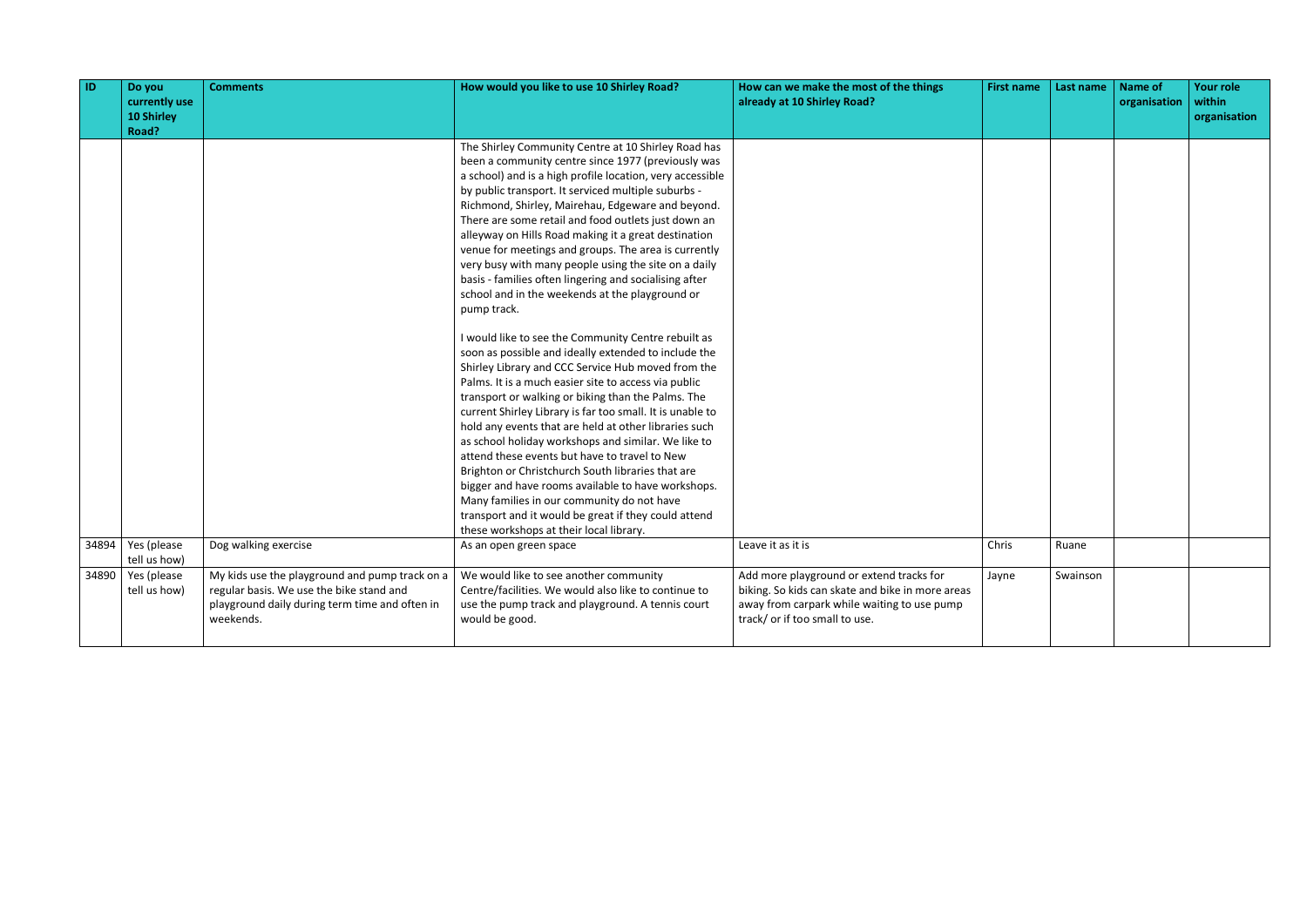| ID       | Do you<br>currently use<br><b>10 Shirley</b><br>Road? | <b>Comments</b>                                                                                                                                                                                                                                                                                                                                                                                                                                                                                                                                                                                                                                                                                                                                                                                                                                                                                                                                                                                                                                                                                                                                                                                                                                                                                                                                                                                                                                                                                                  | How would you like to use 10 Shirley Road?                                                                                                                                                                                                                                                                                                                                                                                                                                                                                                                                                                                                                                                                                                                                                                                                                                                                                                                                                                                             | How can we make the most of the things<br>already at 10 Shirley Road?                                                                                                                                                                                                                                                                                                                                               | <b>First name</b> | Last name | <b>Name of</b><br>organisation | <b>Your role</b><br>within<br>organisation |
|----------|-------------------------------------------------------|------------------------------------------------------------------------------------------------------------------------------------------------------------------------------------------------------------------------------------------------------------------------------------------------------------------------------------------------------------------------------------------------------------------------------------------------------------------------------------------------------------------------------------------------------------------------------------------------------------------------------------------------------------------------------------------------------------------------------------------------------------------------------------------------------------------------------------------------------------------------------------------------------------------------------------------------------------------------------------------------------------------------------------------------------------------------------------------------------------------------------------------------------------------------------------------------------------------------------------------------------------------------------------------------------------------------------------------------------------------------------------------------------------------------------------------------------------------------------------------------------------------|----------------------------------------------------------------------------------------------------------------------------------------------------------------------------------------------------------------------------------------------------------------------------------------------------------------------------------------------------------------------------------------------------------------------------------------------------------------------------------------------------------------------------------------------------------------------------------------------------------------------------------------------------------------------------------------------------------------------------------------------------------------------------------------------------------------------------------------------------------------------------------------------------------------------------------------------------------------------------------------------------------------------------------------|---------------------------------------------------------------------------------------------------------------------------------------------------------------------------------------------------------------------------------------------------------------------------------------------------------------------------------------------------------------------------------------------------------------------|-------------------|-----------|--------------------------------|--------------------------------------------|
| 34880    | No                                                    | I used to use the former Community Centre<br>before it was demolished. Now I observe<br>people making use of the site - skateboarding,<br>walking etc when at the adjacent bus stop.                                                                                                                                                                                                                                                                                                                                                                                                                                                                                                                                                                                                                                                                                                                                                                                                                                                                                                                                                                                                                                                                                                                                                                                                                                                                                                                             | The mix of organisations, meeting rooms, kitchen<br>facilities for hire etc was great. I don't know how<br>many can be enticed back, but theres is a need for<br>such a space east of Cranford St.<br>There may also be potential for a community growing<br>space.<br>As I am now in a wheelchair I would appreciate<br>facilities with good disabled access. Some car parking<br>space would be useful.                                                                                                                                                                                                                                                                                                                                                                                                                                                                                                                                                                                                                              | Well there is nothing much there! But the<br>mature trees and outside space is valuable. The<br>Playcentre could be more visible, and the<br>skateboard ramp.                                                                                                                                                                                                                                                       | Sue               | Colyer    |                                |                                            |
| 34877 No |                                                       | Having arrived in the Mairehau area since the<br>demo of the community centre at 10 Shirley<br>Road, and having not stepped onto the block of<br>land, being retired, my comments are these: I<br>have noted the map given of the various<br>facilities available for community use<br>throughout the area, and would comment that<br>many appear to be old residential properties,<br>which in itself is fine, putting these properties to<br>good use. I dont agree with the statement that<br>we are adequately equipped with community<br>facilities, in these days and times, the word<br>Community will loom larger in the peoples<br>minds and I think Council has heard this word a<br>lot recently, particularly with the discharging of<br>Northern Traffic through our area, heightening<br>the requirement for Community and Fellowship<br>and a quality of life, which local people have<br>been fighting for (and lost) We are in<br>challenging times and people need to have<br>gathering places for meetings, fellowship,<br>activities, and workshops, and walking distance<br>is important to many as well. Quality of life is<br>reducing fast, and I am firmly of the belief that<br>this piece of land which is already owned by us<br>(CCC) needs to be put to good use. There is<br>unutterably no need to invest a sum like \$4<br>million in this, a large simple house structure<br>will do, which can be reconfigured to contain a<br>hall, small meeting rooms, commercial kitchen, | If you take a look at the back pages of the St Albans<br>News alone you will see the numbers of groups<br>operating in this and immediate areas. Many of them<br>are from Shirley/Mairehau. Using facilities outside of<br>their areas. There will be many more who do not<br>advertise here. There is a saying "build it and they<br>will come" this is ironic really, because of the<br>Northern Arterial situation, but indeed the two do<br>now go together, because of the N.A., Communities'<br>needs are greater; crossing this part of town,<br>including St Albans/Edgeware areas is more and more<br>problematic, your population is ageing in parts, the<br>traffic is daunting, being and living local is now a most<br>important factor, and should be a vital part of<br>Council's mindset in this day and age, instead of<br>asking us to move further afield for places for<br>gatherings. This is a right for the local citizens, not a<br>privilege. The land is there, the building does not<br>need to cost \$4 M. | There is a pump track and concrete table tennis<br>table there, and a pre school. The pump track<br>will need to be moved if possible, but would be<br>nice if it could remain, I believe the table tennis<br>table has been promised elsewhere.<br>Thats all. Obviously the preschool is necessary.<br>Then all you have left is the land? Just needs a<br>large simple structure on it for a Community<br>Centre. | Susannah          | Lockyer   |                                |                                            |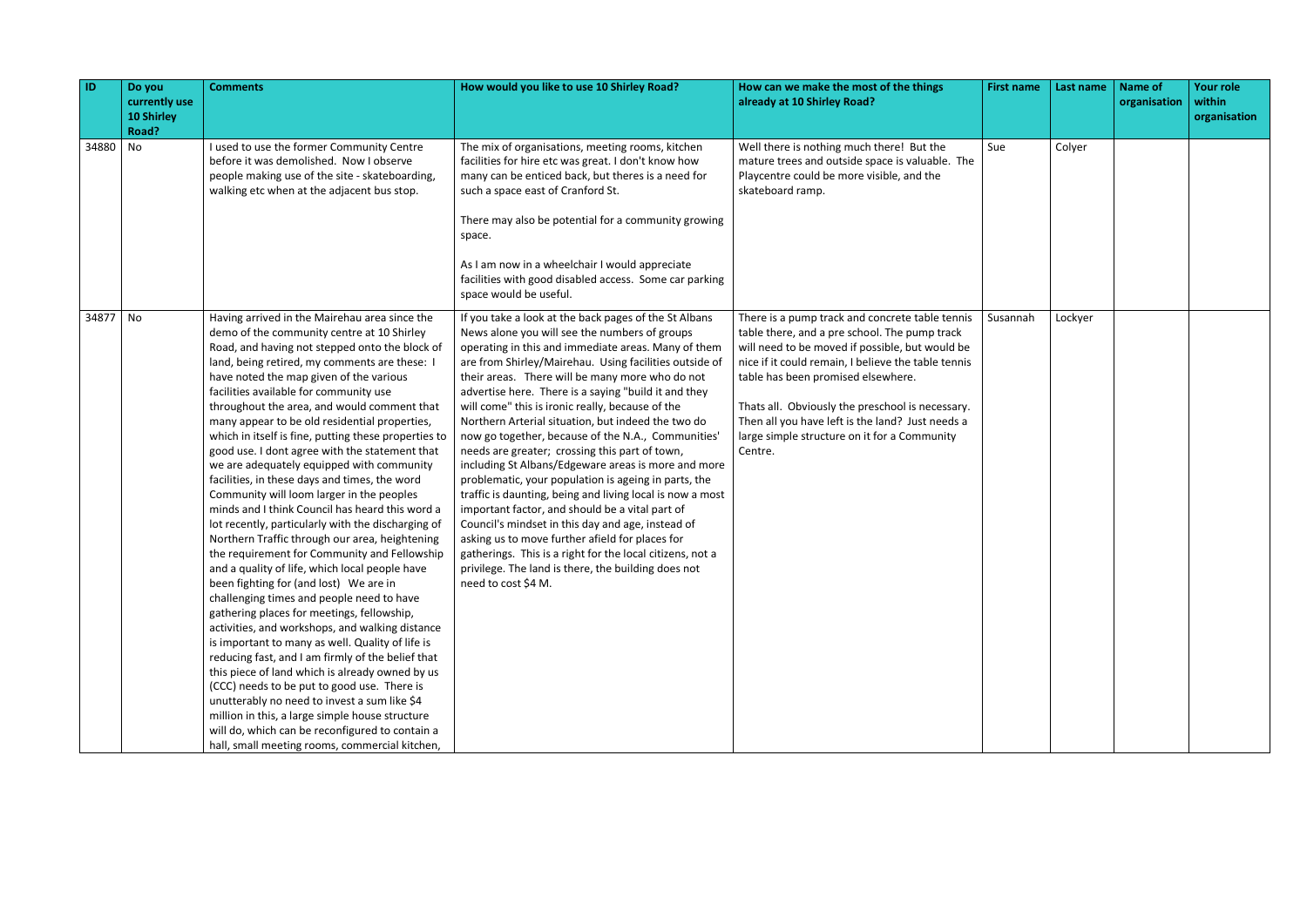| $\blacksquare$ | Do you<br>currently use<br>10 Shirley<br>Road? | <b>Comments</b>                                                                                                                                                                  | How would you like to use 10 Shirley Road?                                                                                                                                                                                                                                                                                                               | How can we make the most of the things<br>already at 10 Shirley Road?                                                                                                                                           | <b>First name</b> | Last name | Name of<br>organisation | Your role<br>within<br>organisation |
|----------------|------------------------------------------------|----------------------------------------------------------------------------------------------------------------------------------------------------------------------------------|----------------------------------------------------------------------------------------------------------------------------------------------------------------------------------------------------------------------------------------------------------------------------------------------------------------------------------------------------------|-----------------------------------------------------------------------------------------------------------------------------------------------------------------------------------------------------------------|-------------------|-----------|-------------------------|-------------------------------------|
|                |                                                | toilet facilities, and wheelchair etc access. Car<br>parking of course. Surely this could come in for<br>under \$1 M.                                                            |                                                                                                                                                                                                                                                                                                                                                          |                                                                                                                                                                                                                 |                   |           |                         |                                     |
| 34875 No       |                                                | I used to use the community facility that was<br>lost in the earthquake. I live in Mairehau, less<br>than 1 km from this site. We dont have<br>community facilities in our area. | I would like to see a community hub - a combined<br>library and community centre with additional<br>community facilities e.g a permanent pump track, an<br>accessible play ground and accessible buildings and<br>bathrooms for all to use. I would like to see a modern<br>library with meeting rooms and study spaces and<br>technology for our youth. | Well we don't have anything other than a ping<br>pong table and a pump track and a new<br>pathway. We need a meeting place and a heart<br>for our wider community in all weathers that<br>meets community need. | Joanne            | Byrne     |                         |                                     |
| 34873 No       |                                                | We need our community centre back!                                                                                                                                               | Community programmes, classes The hub of Shirley                                                                                                                                                                                                                                                                                                         |                                                                                                                                                                                                                 | Anneke            | Moore     |                         |                                     |
| 34871          | Yes (please<br>tell us how)                    | Playground                                                                                                                                                                       | Community                                                                                                                                                                                                                                                                                                                                                | <b>Community Centre</b>                                                                                                                                                                                         | Marrisa           | Hunton    |                         |                                     |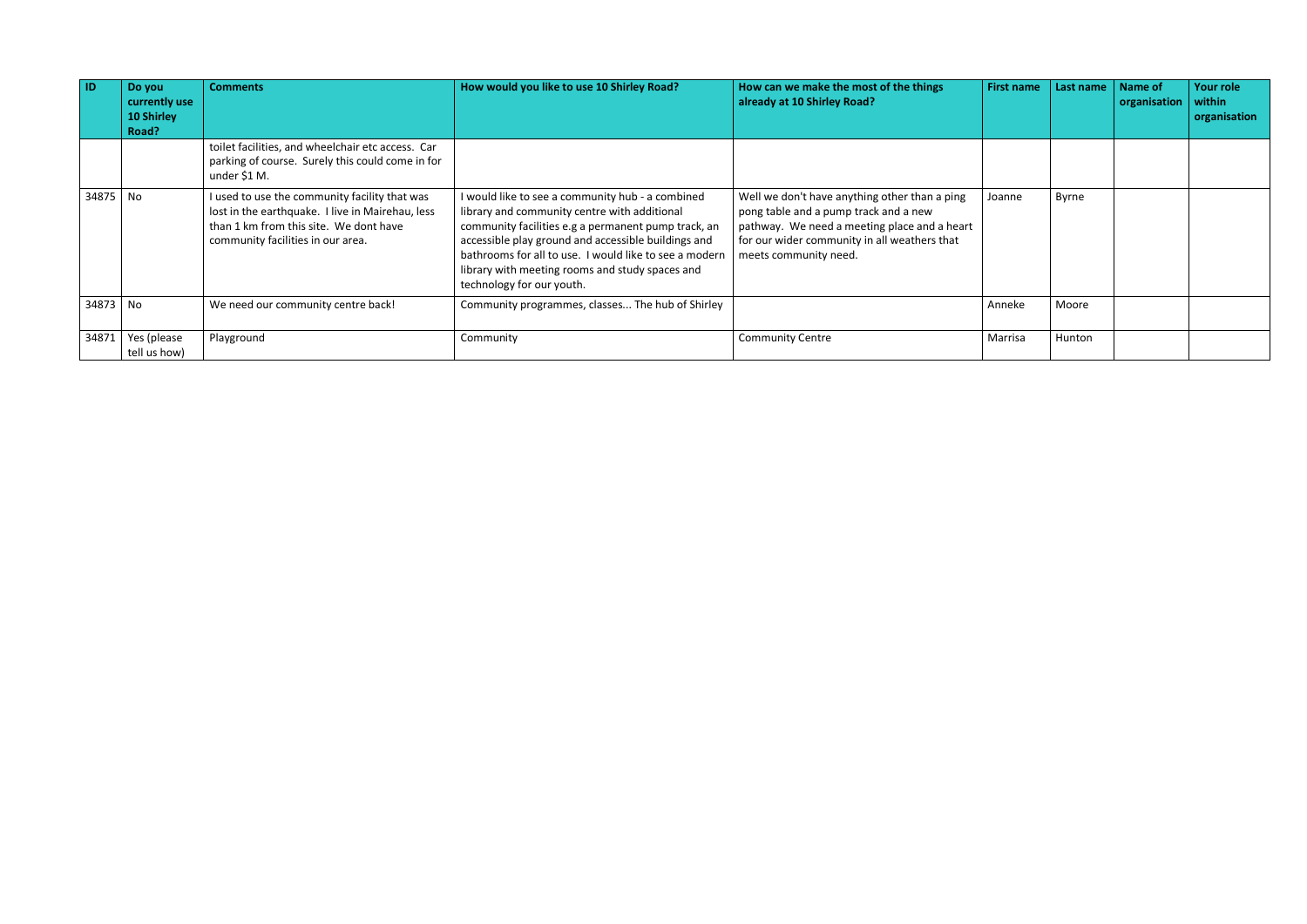| ID       | Do you<br>currently use<br><b>10 Shirley</b><br>Road? | <b>Comments</b>                                                                    | How would you like to use 10 Shirley Road?                                                                                                                                                                                                                                                                                                                                                                                                                                                                                                                                                                                                                                                                                                                                                                                                                                                                                                                                                                                                                                                                                                                                                                                                                                                                                                                                                                                                                                                                                 | How can we make the most of the things<br>already at 10 Shirley Road?                                                                                                                                                                                                                                                                                                                                                                                                                                                                                                                                                                                           | <b>First name</b> | Last name | <b>Name of</b><br>organisation | <b>Your role</b><br>within<br>organisation |
|----------|-------------------------------------------------------|------------------------------------------------------------------------------------|----------------------------------------------------------------------------------------------------------------------------------------------------------------------------------------------------------------------------------------------------------------------------------------------------------------------------------------------------------------------------------------------------------------------------------------------------------------------------------------------------------------------------------------------------------------------------------------------------------------------------------------------------------------------------------------------------------------------------------------------------------------------------------------------------------------------------------------------------------------------------------------------------------------------------------------------------------------------------------------------------------------------------------------------------------------------------------------------------------------------------------------------------------------------------------------------------------------------------------------------------------------------------------------------------------------------------------------------------------------------------------------------------------------------------------------------------------------------------------------------------------------------------|-----------------------------------------------------------------------------------------------------------------------------------------------------------------------------------------------------------------------------------------------------------------------------------------------------------------------------------------------------------------------------------------------------------------------------------------------------------------------------------------------------------------------------------------------------------------------------------------------------------------------------------------------------------------|-------------------|-----------|--------------------------------|--------------------------------------------|
| 34870    | Yes (please<br>tell us how)                           | Passing through, reminiscing we have<br>attended play group at the preschool also. | I would like to see the community center rebuilt.<br>I have met a number of people within the Innes Ward<br>especially Shirley, Richmond, St Albans, Mairehau,<br>who want the community center rebuilt. I'm not sure<br>whether these people will make a submission or not,<br>but really why should they have to, their popular well<br>used community center was demolished after the<br>earthquakes, these people, this community has every<br>right to expect their community center to be rebuilt.<br>Reading the submission document and statements<br>from the Community Board and staff, I am very<br>concerned with statements saying the local landscape<br>has changed over the last few years, intimating that<br>the community needs are being met with a selection<br>of 'make-do' facilities dotted around the area. These<br>facilities, though they are all welcomed are not a hub.<br>These present facilities are already being used and<br>utliized. We also need to be clear about what a Civic<br>facility is and how it is important to be separated<br>from any religon, therefore welcoming to all<br>community members of all religious backgrounds and<br>beliefs.<br>I would encourage you to read the article written 2<br>years ago, talking about Shirley and the hopes of the<br>community to again have their Community center<br>rebuilt.<br>https://i.stuff.co.nz/the-press/news/103563627/is-<br>shirley-christchurchs-forgotten-<br>suburb?fbclid=IwAR1z0uxI1IPUokxbhov_7j3VqjFidtQT | We can stop investing in temporary facilities.<br>Instead of looking at how the council can get<br>out of it's responsibility of rebuilding the<br>community center, start investigating ways it<br>can.<br>A center doesn't have to be 3 or 4 million<br>dollars to build. Look to other innovative<br>projects where ecological buildings were built<br>relatively cheaply. Reach out to industry,<br>consider partnerships to have materials<br>provided cheaply It's time to change the<br>perspective.<br>It's a great site, historically it was the hub, the<br>shops the bus services the other commercial<br>buildings came after the community center. | Mark              | Wilson    |                                |                                            |
| 34859 No |                                                       | There are no longer facilities I can use.                                          | -PE4MjG3AclNiODahnajY6sIG4g#comments<br>Rebuild the community Centre which enabled further<br>educational, leisure and well being opportunities.                                                                                                                                                                                                                                                                                                                                                                                                                                                                                                                                                                                                                                                                                                                                                                                                                                                                                                                                                                                                                                                                                                                                                                                                                                                                                                                                                                           | Remove the pump track and rebuild the<br>community centre.                                                                                                                                                                                                                                                                                                                                                                                                                                                                                                                                                                                                      | Natasha           | Garratt   |                                |                                            |
| 34858 No |                                                       | Because there are no longer any services at the<br><b>Community Centre</b>         | Have a Community Centre with the services that were<br>offered in the past and looking to the future                                                                                                                                                                                                                                                                                                                                                                                                                                                                                                                                                                                                                                                                                                                                                                                                                                                                                                                                                                                                                                                                                                                                                                                                                                                                                                                                                                                                                       | Remove the pump track and reinstate the<br><b>Community Centre</b>                                                                                                                                                                                                                                                                                                                                                                                                                                                                                                                                                                                              | Samuel            | Jack      |                                |                                            |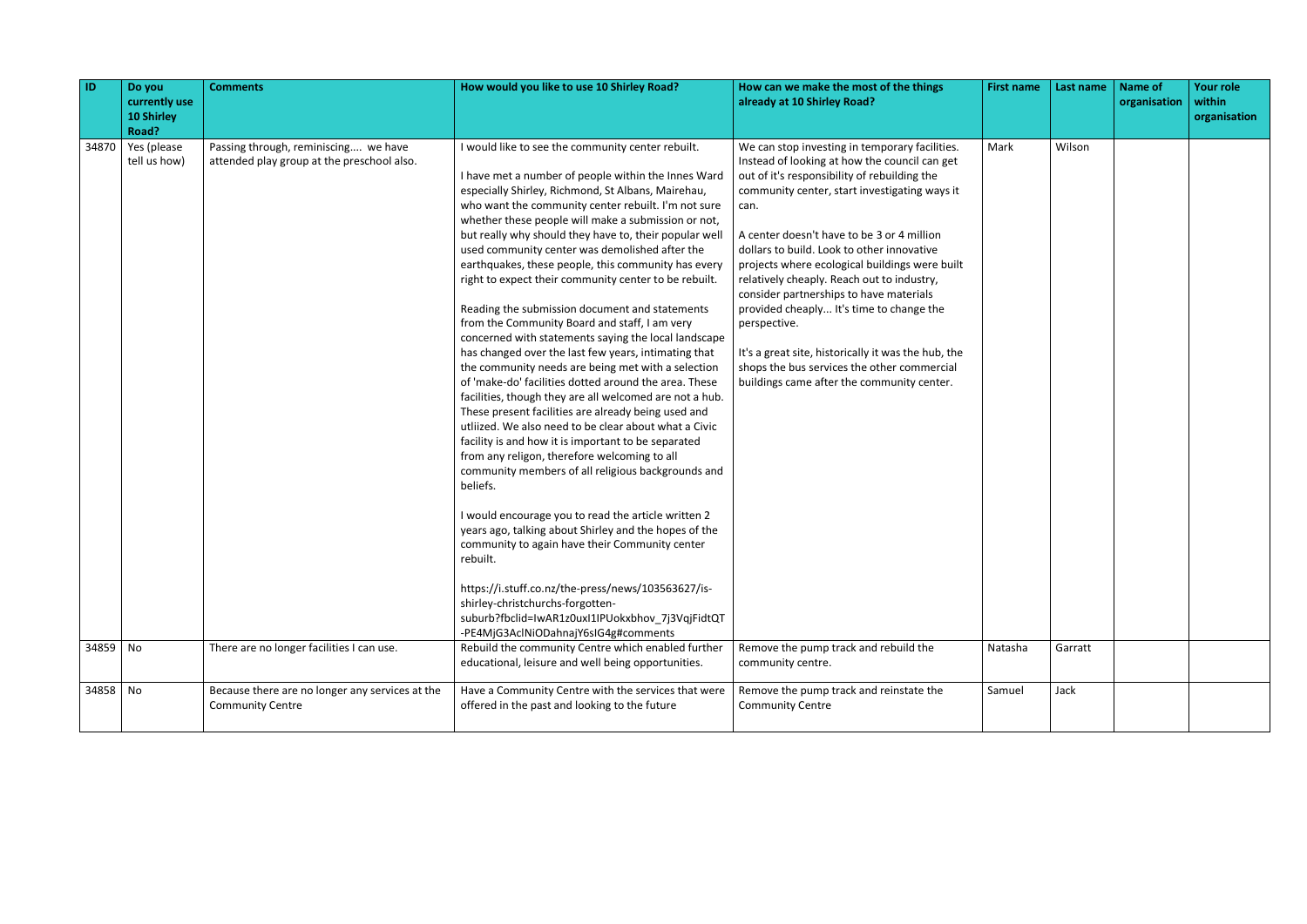| ID    | Do you<br>currently use<br><b>10 Shirley</b><br>Road? | <b>Comments</b>                                                                             | How would you like to use 10 Shirley Road?                                                                                                                                                                                                                                                                                                                                                                                                                                                                                                                                                                                                                                                                                                                                                                                                                                                                                                                 | How can we make the most of the things<br>already at 10 Shirley Road?                                                                                                      | <b>First name</b> | Last name           | <b>Name of</b><br>organisation | <b>Your role</b><br>within<br>organisation |
|-------|-------------------------------------------------------|---------------------------------------------------------------------------------------------|------------------------------------------------------------------------------------------------------------------------------------------------------------------------------------------------------------------------------------------------------------------------------------------------------------------------------------------------------------------------------------------------------------------------------------------------------------------------------------------------------------------------------------------------------------------------------------------------------------------------------------------------------------------------------------------------------------------------------------------------------------------------------------------------------------------------------------------------------------------------------------------------------------------------------------------------------------|----------------------------------------------------------------------------------------------------------------------------------------------------------------------------|-------------------|---------------------|--------------------------------|--------------------------------------------|
| 34847 | Yes (please<br>tell us how)                           | Walking with the dog, playground with<br>grandchildren                                      | We would like the Community Centre back at this<br>site.<br>We are long-term residents of North Richmond and<br>used the Community Centre at 10 Shirley Road in<br>several ways while also noting the wide use of this<br>much loved and used Community Centre by other<br>residents of the area.<br>We have submitted on this before. We note that new<br>community centres are being established around<br>Christchurch and yet a replacement for the Centre at<br>10 Shirley Road that operated successfully in serving<br>the needs of the community for many decades has<br>not been rebuilt yet. These needs covered all age-<br>groups spanning senior-net, to mothers and babies<br>groups. The logic behind the lack of rebuild for this<br>centre is nothing sort of baffling. It cannot only be<br>finance (given that cost overruns on several other<br>council projects that run into tens of millions of<br>dollars seem to have been found) | Make the most of the pump track, perhaps<br>extend the basketball court to a full court BUT<br>ensure that all the additions are temporary until<br>the Centre is rebuilt. | Clive             | Howard-<br>Williams |                                |                                            |
| 34845 | Yes (please<br>tell us how)                           | Only for the basketball court                                                               | With a replacement community centre                                                                                                                                                                                                                                                                                                                                                                                                                                                                                                                                                                                                                                                                                                                                                                                                                                                                                                                        | By building a community centre                                                                                                                                             | <b>Nick</b>       | Robinson            |                                |                                            |
|       | $34843$ Yes (please<br>tell us how)                   | I only walk along the stream walkway through<br>there but only less than every second week. | I'd like there to be a new community centre. I used to<br>go to some of Adults / Community Education Classes<br>that were held there. My son used to go the Bonsai<br>Club who used to meet there.                                                                                                                                                                                                                                                                                                                                                                                                                                                                                                                                                                                                                                                                                                                                                         | I can't used the track for any children of my own<br>but happy to see some kids using it.                                                                                  | Vicky             | Adams               |                                |                                            |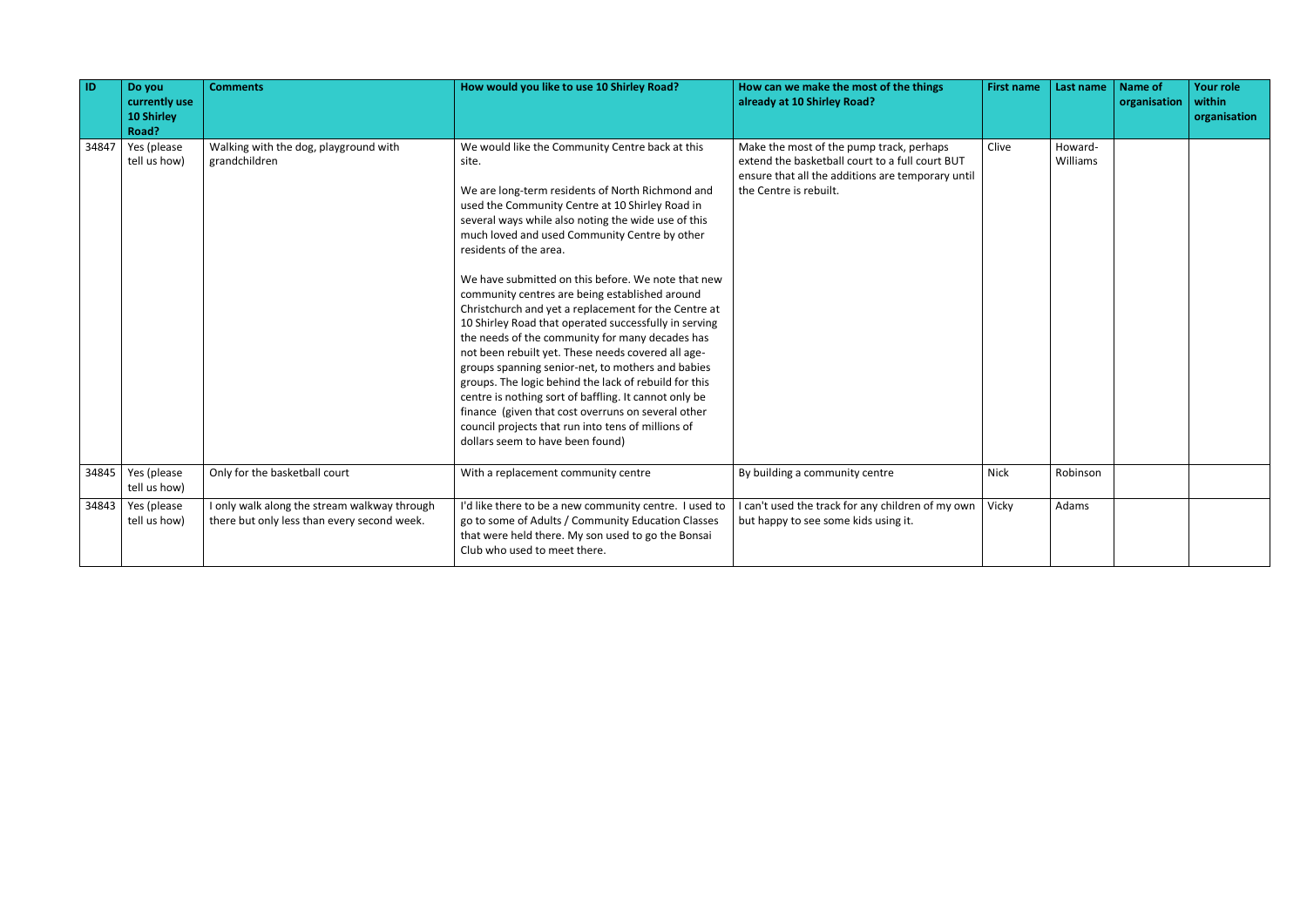| $\blacksquare$ | Do you<br>currently use<br><b>10 Shirley</b><br>Road? | <b>Comments</b>                                                                                                                                                                                                                                                                                                                                                                                                                                                                                                                                                                                                                                                                                                                                                                                                                                                                                                                                                                                                                                                                                                                                                     | How would you like to use 10 Shirley Road?                                                                                                                                                                                                                                                                                                                                                                                                                                                                                                                                                                                                                                               | How can we make the most of the things<br>already at 10 Shirley Road?                                                                                                                                                                                                                                                                                                                                                                                                                                                                                                                                                                                                                                                                                                                                                                                                                                                                                                                                                                                                                                                                                                                                                             | <b>First name</b> | Last name | <b>Name of</b><br>organisation                                                                                                                                                                                                                                                                                                         | <b>Your role</b><br>within<br>organisation             |
|----------------|-------------------------------------------------------|---------------------------------------------------------------------------------------------------------------------------------------------------------------------------------------------------------------------------------------------------------------------------------------------------------------------------------------------------------------------------------------------------------------------------------------------------------------------------------------------------------------------------------------------------------------------------------------------------------------------------------------------------------------------------------------------------------------------------------------------------------------------------------------------------------------------------------------------------------------------------------------------------------------------------------------------------------------------------------------------------------------------------------------------------------------------------------------------------------------------------------------------------------------------|------------------------------------------------------------------------------------------------------------------------------------------------------------------------------------------------------------------------------------------------------------------------------------------------------------------------------------------------------------------------------------------------------------------------------------------------------------------------------------------------------------------------------------------------------------------------------------------------------------------------------------------------------------------------------------------|-----------------------------------------------------------------------------------------------------------------------------------------------------------------------------------------------------------------------------------------------------------------------------------------------------------------------------------------------------------------------------------------------------------------------------------------------------------------------------------------------------------------------------------------------------------------------------------------------------------------------------------------------------------------------------------------------------------------------------------------------------------------------------------------------------------------------------------------------------------------------------------------------------------------------------------------------------------------------------------------------------------------------------------------------------------------------------------------------------------------------------------------------------------------------------------------------------------------------------------|-------------------|-----------|----------------------------------------------------------------------------------------------------------------------------------------------------------------------------------------------------------------------------------------------------------------------------------------------------------------------------------------|--------------------------------------------------------|
| 34834          | Yes (please<br>tell us how)                           | I walk my dog almost every day. We both enjoy<br>the stream side walk & open spaces.<br>Also sit on seat, let dog run (still on a long leash<br>& well away from track) to have a drink & watch<br>bike trackers.                                                                                                                                                                                                                                                                                                                                                                                                                                                                                                                                                                                                                                                                                                                                                                                                                                                                                                                                                   | Keep stream walk & sense of open space.<br>Other outdoor activities maybe a water tap for<br>humans & dog access & windbreak by benches, some<br>static artworks? to look at from seating.                                                                                                                                                                                                                                                                                                                                                                                                                                                                                               | Improve grounds keeping & stream care.<br>Public toilets, drinks for humans & dogs<br>I live nearby in Richmond ironically where the<br>Com. Ctr. was.<br>This was the Shirley Community Centre so the<br>residents of Shirley need to voice their need or<br>not for a new community centre there or<br>elsewhere? I go to one group & know another<br>who do not plan to move back if it was rebuilt.<br>Richmond has 3 community venues, Avebury,<br>Delta, Richmond Cottage, with Working Men's<br>Club coming on line                                                                                                                                                                                                                                                                                                                                                                                                                                                                                                                                                                                                                                                                                                        | Angela            | Hart      |                                                                                                                                                                                                                                                                                                                                        |                                                        |
| 34828          | Yes (please<br>tell us how)                           | Very occasionally as a thoroughfare and once or<br>twice for the basketball hoops but otherwise no<br>- other facilities are preferred, Petrie Park<br>(although the built amenity is poor) Avebury<br>House, the Richmond Community Garden and<br>the Red Zone in this general proximity is far<br>preferable. 10 Shirley road is only relevant to a<br>long past sense of nostalgia for an old musty<br>unreinforced masonry building that had poor<br>amenity, was not as beloved as some<br>proponents would have you believe and is far<br>better off where it now lies - RIP Shirley primary<br>school building!<br>I am surprised by the hullabaloo over this<br>council property - if CCC was to ask broadly and<br>proactively the local community (Both<br>Richmond and Shirley) it would find a mixed<br>bag of views however the response seems more<br>aligned with a small minority of noisy outliers<br>who refuse (despite regular invitation) to<br>engage with the local organised community<br>organisations (RRBA specifically) They seem to<br>prefer a contrary approach that delivers division<br>and dilution rather than unityand it seems | No real need to use it at all. It may perhaps have<br>utility as a secondary green space for Shirley primary<br>but there are much better candidates for investment<br>in Richmond that in some cases would be specific to<br>the Richmond neighbourhood and in other cases (if<br>multi agency collaboration in the interests of the<br>community were a thing) a much wider community<br>being Shirley, Burwood, Dallington, Richmond. I refer<br>to the Spartan sports facility and the potential to do<br>something special on that site for the adjoining<br>schools and the wider community. Difficult I am sure<br>but an opportunity going begging that should not be<br>missed. | In my opinion the best application of resource<br>would be to do nothing and sell the site for<br>medium density housing developed in a<br>comprehensive way to be sensitive to the<br>character overlay and the established green<br>leafy location. This would add population of a<br>helpful socio-economic level to balance the low<br>income social housing that has been smashed in<br>at increasing density around out Richmond. I<br>would then strongly suggest that the "freed up<br>capital" be invested in Richmond and Shirley to<br>support activity where it has organically sprung<br>to life in the community post EQ losses.<br>Specifically for Shirley - Macfarlane Park. If you<br>proactively ask the Shirley residents - there is<br>directed passion and effort largely by<br>volunteers and residents in this area - ask them<br>what they want and support it. Avebury house/<br>RCG and the entire Riverlution movement going<br>on in South Richmond which is both the<br>commercial and business heart of the<br>community and also a massive future<br>opportunity in terms of organic community<br>driven Red Zone activation. Just go down on a<br>Saturday and look for yourselves. the 3rd area | Murray            | James     | The above<br>statements<br>are my<br>personal<br>views only -<br>others may<br>share them<br>or not - for<br>clarity I am a<br>Trustee at<br>Avebury<br>house,<br>Treasurer of<br>the RR&BA,<br>Sponsor and<br>supporter of<br>the<br>Richmond<br>Community<br>Garden and<br>a Director<br>and Owner<br>of Maiden<br>Group<br>Limited. | Not relevant -<br>the views<br>expressed are<br>my own |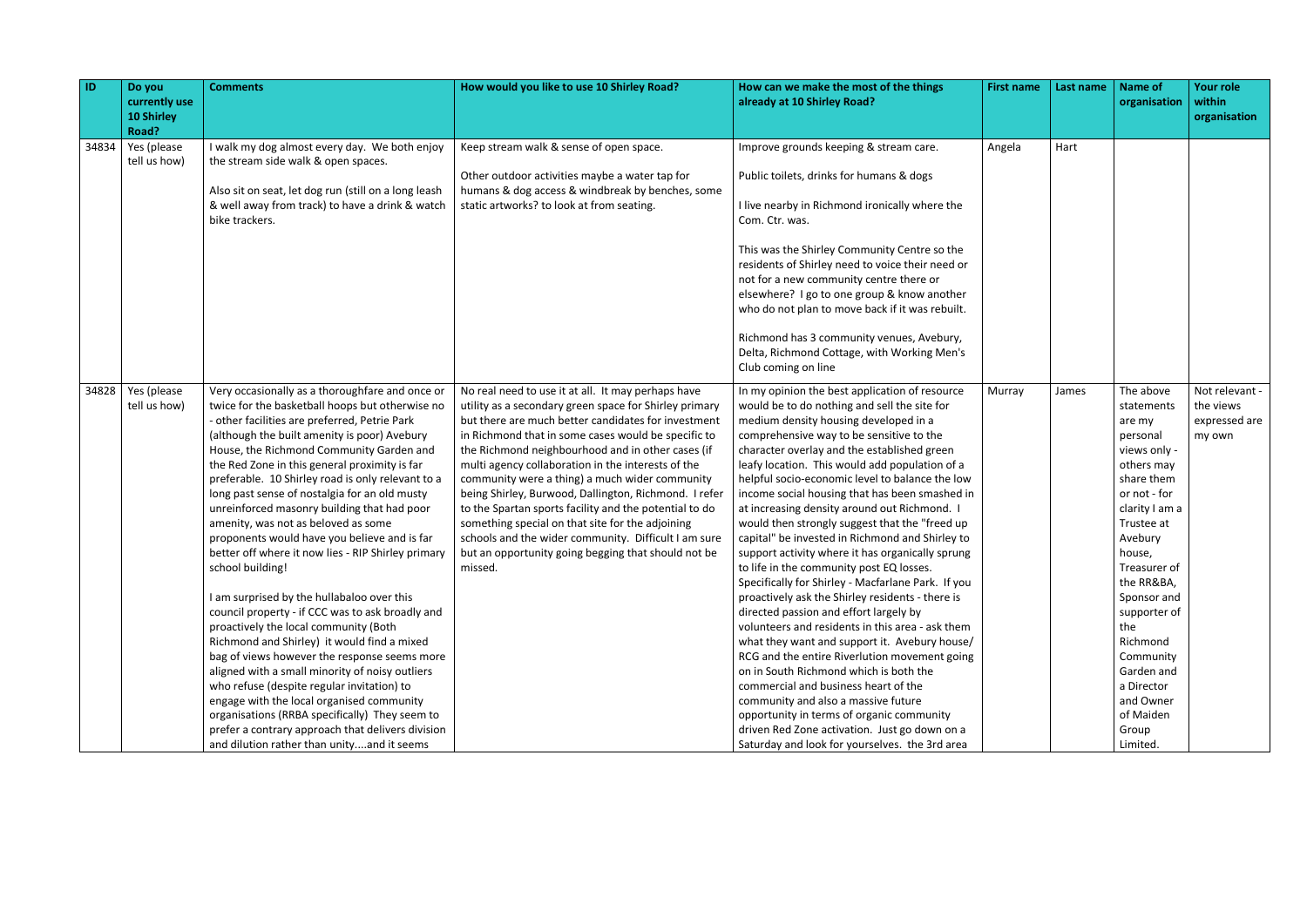| $\vert$ ID | Do you<br>currently use<br><b>10 Shirley</b><br>Road? | <b>Comments</b>                                                                                                                                                                                                                                                                                                       | How would you like to use 10 Shirley Road?                                                                                                                                                                                                                                                                                                                                                                                                                                             | How can we make the most of the things<br>already at 10 Shirley Road?                                                                                                                                                                                                                                                                                                                                                                                                                                                                                                                                                                                                                                                                                                                                                                                                                                 | <b>First name</b> | Last name | <b>Name of</b><br>organisation | <b>Your role</b><br>within<br>organisation |
|------------|-------------------------------------------------------|-----------------------------------------------------------------------------------------------------------------------------------------------------------------------------------------------------------------------------------------------------------------------------------------------------------------------|----------------------------------------------------------------------------------------------------------------------------------------------------------------------------------------------------------------------------------------------------------------------------------------------------------------------------------------------------------------------------------------------------------------------------------------------------------------------------------------|-------------------------------------------------------------------------------------------------------------------------------------------------------------------------------------------------------------------------------------------------------------------------------------------------------------------------------------------------------------------------------------------------------------------------------------------------------------------------------------------------------------------------------------------------------------------------------------------------------------------------------------------------------------------------------------------------------------------------------------------------------------------------------------------------------------------------------------------------------------------------------------------------------|-------------------|-----------|--------------------------------|--------------------------------------------|
|            |                                                       | that they have more time available to wage this<br>activity that other parts of Richmond. Hopefully<br>this consultation process will garner a more<br>balanced view and come to see that there are<br>much better investment returns to be had<br>elsewhere.                                                         |                                                                                                                                                                                                                                                                                                                                                                                                                                                                                        | as noted above is the former SBHS site Spartan<br>sports Gym, rooms and all weather courts<br>(apparently now to be demolished by MOE) It is<br>a crime that this is not being planned for<br>expansion to serve both the new Banks Ave<br>school, Shirley Intermediate which will be<br>rebuilt within the next decade and the wider<br>community. In my view this could involve<br>redeveloping the Shirley Intermediate Pool<br>which is pretty poor amenity and rather than<br>just taking it away as part of the school<br>development (which I bet is what will happen) -<br>share the capital cost and on going<br>maintenance across two schools and the<br>Richmond, Shirley, Burwood and Dallington<br>Communities - all of which have suffered major<br>EQ losses and would benefit from the support -<br>this location is central to them all and easily<br>accessed by public transport. |                   |           |                                |                                            |
| 34812      | Yes (please<br>tell us how)                           | We use it as a park and open greenspace. Our<br>children ride their bikes there. We enjoy walking<br>along the river path through the<br>neighbourhood. The garden tidy-up in the last<br>few weeks makes it safer, with clearer sight lines<br>between the street and the car park. The new<br>paths are also great. | We enjoy it how it is now. Open greenspace, with<br>large, established trees. It could have better planting<br>eg to bring in birds, or a better grass surface so that it<br>gets more use as greenspace.                                                                                                                                                                                                                                                                              | It's great the way it is, but see comments on the<br>previous question. My only suggestion is a<br>traffic one - give way lines on Slater Street for<br>cars leaving the car park would help improve<br>safety for school children walking or biking<br>along the footpath/road, especially at the busy<br>school pick-up and drop-off times.                                                                                                                                                                                                                                                                                                                                                                                                                                                                                                                                                         | Teena             | Crocker   |                                |                                            |
| 34805 No   |                                                       |                                                                                                                                                                                                                                                                                                                       | I would like to see a community centre for the use of<br>many groups in the community - computers for<br>everyone, classes of different kinds, space for groups<br>to meet, exercise classes, men's shed, a repair facility,<br>St John's cadets, youth groups, space for the school to<br>use as an auditorium, farmer's market, flea market,<br>space for the likes of Citizens' advice, adult education<br>classes, drop in centre for children and teens<br>(especially the teens) | More seating, drinking fountain, somewhere for<br>folks to get water for their dog, rubbish bins,.                                                                                                                                                                                                                                                                                                                                                                                                                                                                                                                                                                                                                                                                                                                                                                                                    | Annette           | McIntyre  |                                |                                            |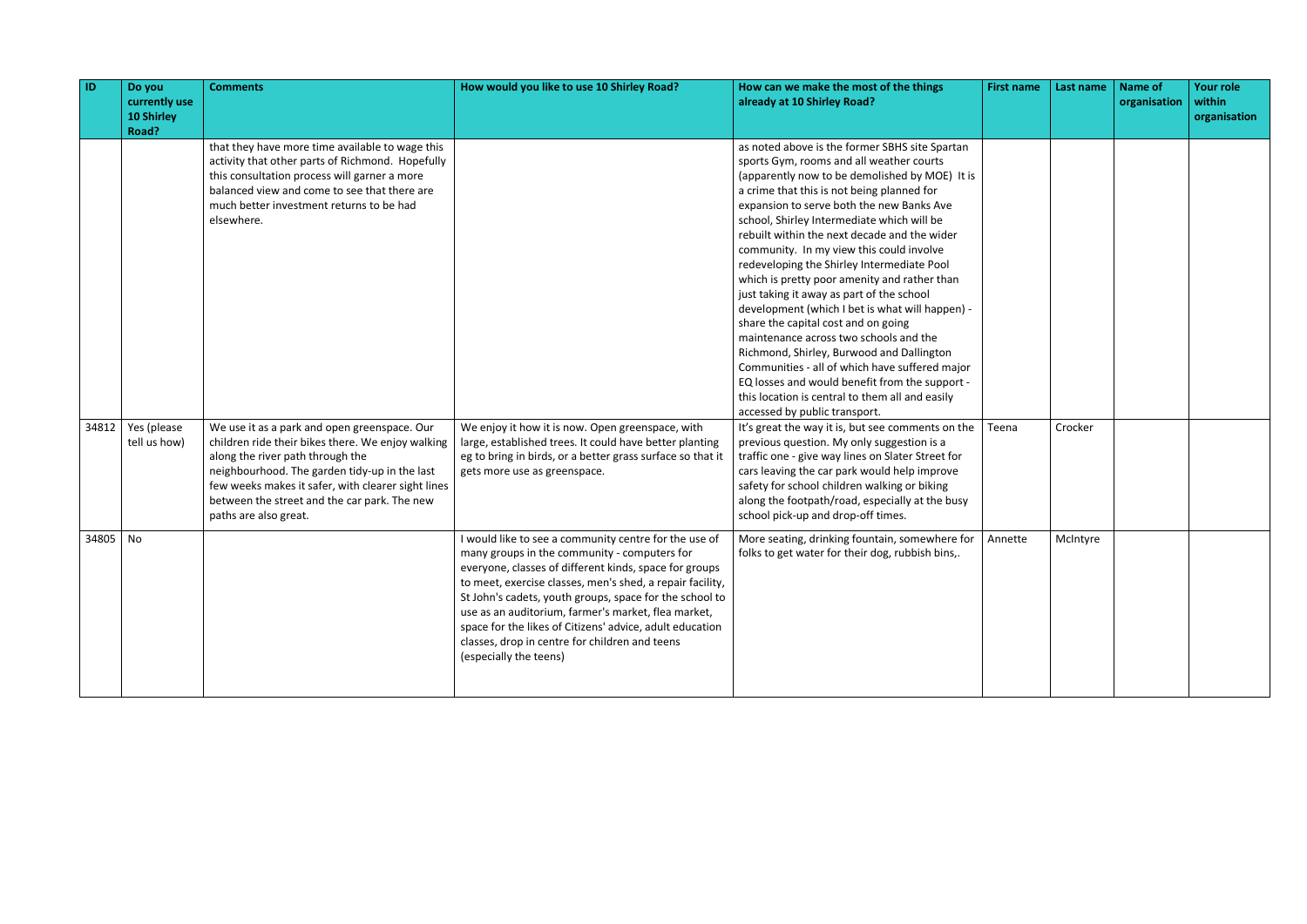| ID       | Do you<br>currently use<br><b>10 Shirley</b><br>Road? | <b>Comments</b>                                                                                                                                                                                                                                            | How would you like to use 10 Shirley Road?                                                                                                                                                                                                                       | How can we make the most of the things<br>already at 10 Shirley Road?                                                                                                                                                                                                                                                                                                                                                                                                      | <b>First name</b> | Last name        | <b>Name of</b><br>organisation | Your role<br>within<br>organisation |
|----------|-------------------------------------------------------|------------------------------------------------------------------------------------------------------------------------------------------------------------------------------------------------------------------------------------------------------------|------------------------------------------------------------------------------------------------------------------------------------------------------------------------------------------------------------------------------------------------------------------|----------------------------------------------------------------------------------------------------------------------------------------------------------------------------------------------------------------------------------------------------------------------------------------------------------------------------------------------------------------------------------------------------------------------------------------------------------------------------|-------------------|------------------|--------------------------------|-------------------------------------|
| 34801    | Yes (please<br>tell us how)                           | My family and I own property within 100m of<br>the park here and absolutely love taking our dog<br>for a walk here most mornings.<br>We've seen a huge uplift in activity here with<br>the pump track and think it's been a great<br>addition to the area! | Leave it as it stands. It's great to see the trees along<br>the Slater street side cut back recently. I had noticed<br>there was the odd person sleeping in their car there,<br>so would encourage this carpark being made as open<br>to the public as possible. | A coin operated bbg or two perhaps, near the<br>playground, perhaps with some sort of<br>shubbery and sheltered trees around it<br>But certainly not another large empty unused<br>hall for pisspoor community events that only<br>attract 10 old boomers each month for knitting<br>and scout camps. Please. A community notice<br>board or local business board would be<br>welcomed, but goodness knows how's that<br>could be monitored/updated/made weather<br>tight. | Michael           | Calder           |                                |                                     |
| 34792    | Yes (please<br>tell us how)                           | Walk through and peaceful atmosphere. Miss<br>the hall-space.                                                                                                                                                                                              | It was a meeting point for a range of groups, of young<br>and older folk, with diverse interests.<br>I would like to see that community spirit 'Rebuilt' !!                                                                                                      | Rebuild the Shirley Community Centre at 10<br>Shirley Road.<br>Since the destruction of the Community Centre,<br>this community has been sorely under-<br>resourced for Group Activities meeting places.                                                                                                                                                                                                                                                                   | Phil              | Thompson $ n/a $ |                                | n/a                                 |
| 34781    | Yes (please<br>tell us how)                           | The playground.                                                                                                                                                                                                                                            | The community centre if re established would be<br>used by the community for a number of activities and<br>events.                                                                                                                                               | I already do                                                                                                                                                                                                                                                                                                                                                                                                                                                               | Liz               | Kay              |                                |                                     |
| 34774 No |                                                       |                                                                                                                                                                                                                                                            |                                                                                                                                                                                                                                                                  | Return the community centre to Shirley road                                                                                                                                                                                                                                                                                                                                                                                                                                | Jo                | Kirwan           |                                |                                     |
| 34773    | Yes (please<br>tell us how)                           | Passive recreation. Walking, enjoying the open<br>space, mature trees, and streamside.                                                                                                                                                                     | I would like to ensure the ability to use 10 Shirley<br>Road in this way, and the values that facilitate it, is<br>retained as part of the overall vision for the site.                                                                                          | I think maintaining a balance between passive<br>recreation use and values, in conjunction with<br>more specific uses where compatible, is<br>desirable, recognising the importance of this<br>green space within the area.                                                                                                                                                                                                                                                | Andrew            | Robins           |                                |                                     |
|          | $34770$ Yes (please<br>tell us how)                   | To Walk to and take kids to play, to walk<br>through to the shops.                                                                                                                                                                                         | To play sport/ have exercise with the kids, meet in an<br>outside place with friends and socialise. Meet new<br>people. Enjoy a garden and wildlife area near to<br>home.                                                                                        | Upkeep of a Tarmac area to play ball. Plant<br>some more trees to sit under in the summer.<br>Have a mowed grass area to kick ball and play<br>other sports.                                                                                                                                                                                                                                                                                                               | Shona             | Galbraith        |                                |                                     |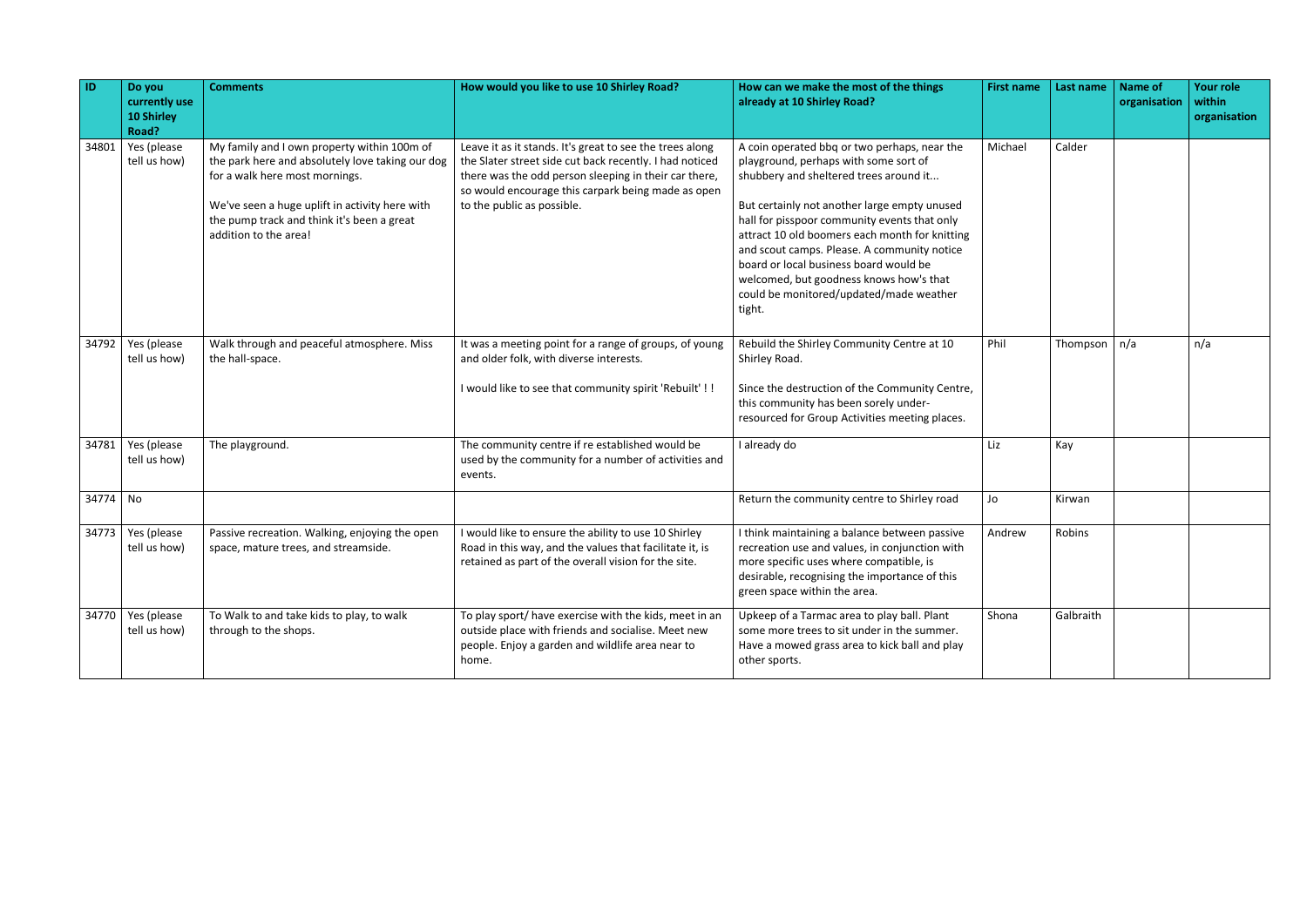| ID       | Do you<br>currently use<br><b>10 Shirley</b><br>Road? | <b>Comments</b>                                                                   | How would you like to use 10 Shirley Road?                                                                                                                                                                                                                                                                                                                                                                                                                                                                                                                                                                                                                                                                                                                                                                                                                                                                                                                                                                                                                                                                                                                                                                                                                                                                                                                                                                                                                                                                                                                                                                                 | How can we make the most of the things<br>already at 10 Shirley Road?                                                                                                                                                                                                                                             | <b>First name</b> | Last name | <b>Name of</b><br>organisation | <b>Your role</b><br>within<br>organisation |
|----------|-------------------------------------------------------|-----------------------------------------------------------------------------------|----------------------------------------------------------------------------------------------------------------------------------------------------------------------------------------------------------------------------------------------------------------------------------------------------------------------------------------------------------------------------------------------------------------------------------------------------------------------------------------------------------------------------------------------------------------------------------------------------------------------------------------------------------------------------------------------------------------------------------------------------------------------------------------------------------------------------------------------------------------------------------------------------------------------------------------------------------------------------------------------------------------------------------------------------------------------------------------------------------------------------------------------------------------------------------------------------------------------------------------------------------------------------------------------------------------------------------------------------------------------------------------------------------------------------------------------------------------------------------------------------------------------------------------------------------------------------------------------------------------------------|-------------------------------------------------------------------------------------------------------------------------------------------------------------------------------------------------------------------------------------------------------------------------------------------------------------------|-------------------|-----------|--------------------------------|--------------------------------------------|
| 34769 No |                                                       | The community centre is no longer there and<br>this is how I used to use the site | I would like the community centre rebuilt. It was<br>there prior to the earthquake and this facility, would<br>have been covered by the CCC insurance. Insurance<br>money should have been used to pay for existing<br>facilities that were there prior to the earthquake.<br>Why has the council not yet replaced the community<br>centre. The St Albans community centre is finally<br>being rebuilt. Why are the residents of Shirley,<br>Edgeware, Mairehau and north Richmond not being<br>treated equally. Without the community centre these<br>local residents are no longer able to walk to their<br>community centre. I thought the council wanted to<br>get cars off the road. Part of the reason why I bought<br>a house in Woodville St was the closeness of the<br>community centre and the groups that operated out<br>of there. My rates keep going up but the council can't<br>be bothered to replace our existing community<br>centre. Instead you are building all sorts of new<br>facilities miles away from where our local residents<br>live. Our area of town had already list loads of<br>facilities following the earthquakes and are having to<br>put up with the outcomes of the NCC splitting the<br>residents of St Albans off from each other. CCC<br>managed to find the money for that but cant be<br>bothered to compensate the people affected by this<br>by rebuilding their existing facility. I don't want to<br>have to get in my car to drive to Avebury House,<br>Delta, the new Burwood community centre, the<br>rebuilt St Albans Community Centre. Give us back our<br>facility | Nothing to make use of 10 Shirley Road at the<br>moment for me except the car parking if my<br>children were still at Shirley Primary. They are<br>bigger now. A community centre where they<br>could maybe game or attend clubs etc would be<br>great. Get it done and stop reneging on your<br>responsibilities | Margaret          | Stewart   |                                |                                            |
| 34755 No |                                                       |                                                                                   | A fungible building space for the use of lots of<br>community groups. Somewhere for all of us in the<br>neighbourhood to call our space.                                                                                                                                                                                                                                                                                                                                                                                                                                                                                                                                                                                                                                                                                                                                                                                                                                                                                                                                                                                                                                                                                                                                                                                                                                                                                                                                                                                                                                                                                   | Good to have basket ball court with good. They<br>get used a lot. Community planting also good to<br>have.                                                                                                                                                                                                        | Robyn             | Thomson   |                                |                                            |
| 34749    | Yes (please<br>tell us how)                           | Kids to play on park and ball court                                               | Better playground for kids more seating area and a<br>bbq                                                                                                                                                                                                                                                                                                                                                                                                                                                                                                                                                                                                                                                                                                                                                                                                                                                                                                                                                                                                                                                                                                                                                                                                                                                                                                                                                                                                                                                                                                                                                                  | Community to help refresh gardens ect                                                                                                                                                                                                                                                                             | Samantha          | Jacobson  |                                |                                            |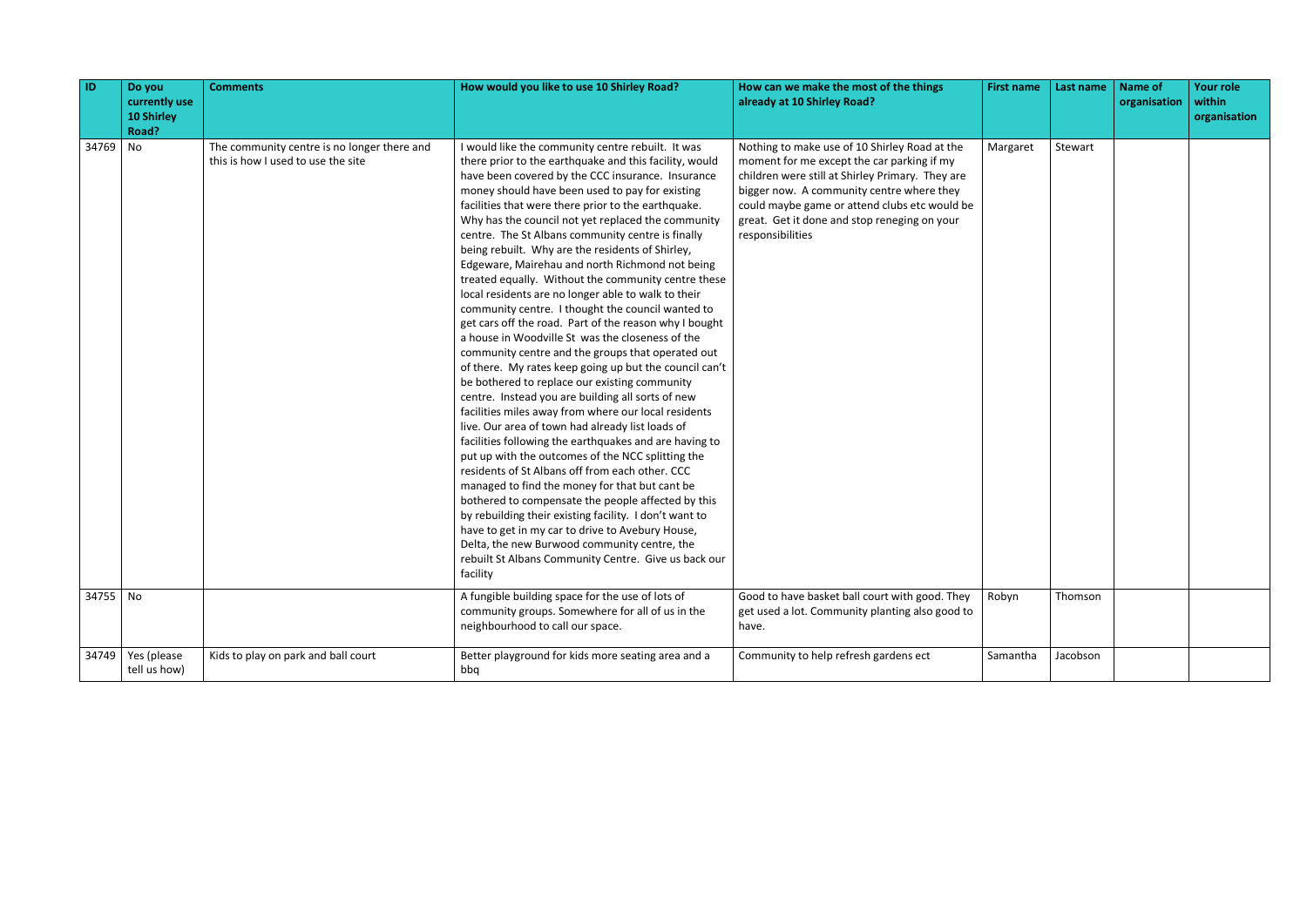| $\vert$ ID | Do you<br>currently use<br><b>10 Shirley</b><br>Road? | <b>Comments</b>                                                                          | How would you like to use 10 Shirley Road?                                                                                                                            | How can we make the most of the things<br>already at 10 Shirley Road?                                                                                                                                                                                                                                                                                                                                                                                                                                                                                                                                                                                                                                                                                                                                                                                                                                                                                                                                                                                                                                                                                                                                                                                                                                                                                                                                                                                                                                                                                                                                | <b>First name</b> | Last name | <b>Name of</b><br>organisation | <b>Your role</b><br>within<br>organisation |
|------------|-------------------------------------------------------|------------------------------------------------------------------------------------------|-----------------------------------------------------------------------------------------------------------------------------------------------------------------------|------------------------------------------------------------------------------------------------------------------------------------------------------------------------------------------------------------------------------------------------------------------------------------------------------------------------------------------------------------------------------------------------------------------------------------------------------------------------------------------------------------------------------------------------------------------------------------------------------------------------------------------------------------------------------------------------------------------------------------------------------------------------------------------------------------------------------------------------------------------------------------------------------------------------------------------------------------------------------------------------------------------------------------------------------------------------------------------------------------------------------------------------------------------------------------------------------------------------------------------------------------------------------------------------------------------------------------------------------------------------------------------------------------------------------------------------------------------------------------------------------------------------------------------------------------------------------------------------------|-------------------|-----------|--------------------------------|--------------------------------------------|
| 34731      | Yes (please<br>tell us how)                           | I take my 4 yr old to the Pump track there, and<br>then he also plays on the playground. | I think a community hall would be great, to help<br>service the North Richmond area.<br>I also love the recreational aspect of it now, an<br>outdoorsy area to go to. | Please make a path that kids can disembark<br>from the Pump track, would be great if when<br>they come off of it, there's a lane to continue<br>the momentum.<br>I would LOVE something like the Westburn<br>reserve, where kids who aren't into the bumpy<br>'hardcore' pump track can just go around on<br>their bikes on a flat surface. So if you bring a<br>family, those kids who aren't old enough or<br>capable of going on the Pump track, can also<br>bike on a flat area right next door. Doesn't have<br>to be fancy, just paved paths or even a big open<br>paved area to bike around on (ideally both of<br>these). For toddlers, kids on little bikes,<br>because often their older siblings will go on the<br>pump track and there's nowhere for the little<br>ones (well except the playground, which kids<br>only play on for a short time). Younger kids<br>want to do what their siblings are doing, and<br>biking/scooting burns so much energy.<br>My son LOVES the inner city paved bumpy<br>tracked near the Margaret Mahy toothe<br>meandering paths are fun too.<br>My daughter is 8 and scared of biking still. If<br>there were some paved paths in the open area,<br>she could just mess around there with her<br>scooter or bike, while my adventurous son goes<br>on the Pump track.<br>Also near the Pump Track in Burwood there's a<br>mini trail system that would be equally as nice.<br>I couldn't find any photos online, but I have<br>attached mostly photos of Westburn Reserve<br>(10 Shirley Road could be on a smaller scale<br>than this!)<br>Thank you. | Rachel            | Craword   |                                |                                            |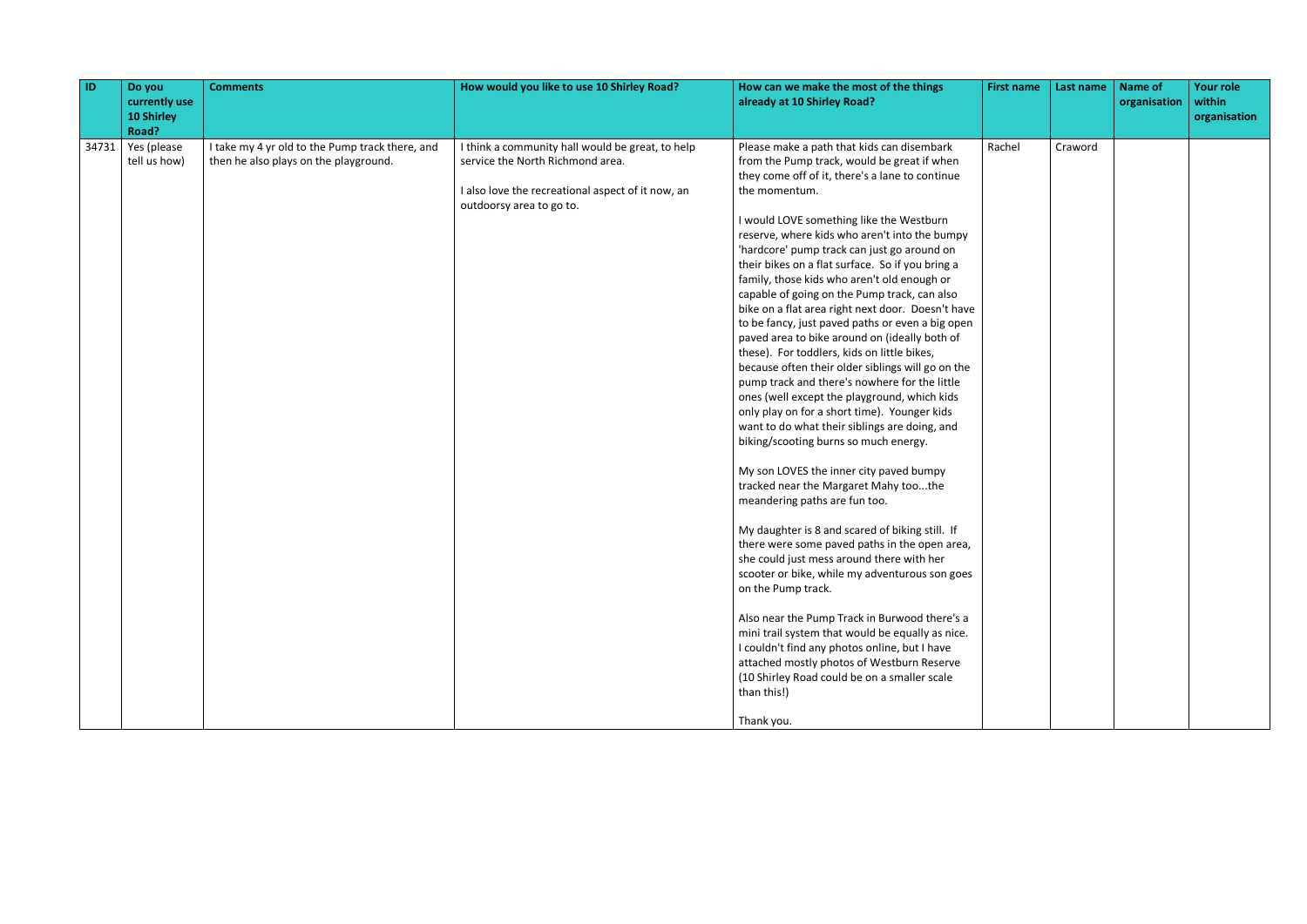| ID         | Do you<br>currently use<br>10 Shirley<br>Road? | <b>Comments</b>                                                                                                                                                                                                                                                                                                                                                                                | How would you like to use 10 Shirley Road?                                                                                                                                                                                                                                                                                      | How can we make the most of the things<br>already at 10 Shirley Road?                                                                                                                                                                 | <b>First name</b> | Last name | Name of<br>organisation | Your role<br>within<br>organisation |
|------------|------------------------------------------------|------------------------------------------------------------------------------------------------------------------------------------------------------------------------------------------------------------------------------------------------------------------------------------------------------------------------------------------------------------------------------------------------|---------------------------------------------------------------------------------------------------------------------------------------------------------------------------------------------------------------------------------------------------------------------------------------------------------------------------------|---------------------------------------------------------------------------------------------------------------------------------------------------------------------------------------------------------------------------------------|-------------------|-----------|-------------------------|-------------------------------------|
| 34688      | No                                             | We need community and council support                                                                                                                                                                                                                                                                                                                                                          | My daughter is at Shirley division for St John's and<br>they now are looking for a new venue and this would<br>be perfect for the community and for the cadets to<br>have a new space to learn                                                                                                                                  | We need the CCC to use there resources for the<br>community and give back what it's lost                                                                                                                                              | Alana             | Jackson   |                         |                                     |
| 34679      | Yes (please<br>tell us how)                    | Walking, use the bus stop, watch the ducks in<br>the creek (Dudley Creek)                                                                                                                                                                                                                                                                                                                      | I think we should have a raised scented garden with<br>lots of seating, so that people with low vision (or<br>anyone) can walk around it or just sit and enjoy the<br>sun and scents. I like the pump track as well.                                                                                                            | Develop more walkways i.e. a circuit around it<br>that is wheelchair friendly that links the creek<br>tracks and the scented garden. A market on<br>Saturday mornings would be beneficial for the<br>community.                       | Deborah           | Alexander |                         |                                     |
|            | $34678$ Yes (please<br>tell us how)            | Walk our dogs along paths provided on banks of<br>stream. When our Grandchildren visit our place<br>across Slater Street they like to go to the play<br>area.                                                                                                                                                                                                                                  | would like to see a replacement community hall<br>smaller would do, to provide hobby classes etc.                                                                                                                                                                                                                               | Provide a track suitable for younger children to<br>ride their scooters, and trainer bikes etc.<br>Provide toilets.                                                                                                                   | Robert            | Beduhn    |                         |                                     |
| 34677      | $\overline{\phantom{a}}$ No                    |                                                                                                                                                                                                                                                                                                                                                                                                | Tai Chi                                                                                                                                                                                                                                                                                                                         | Petanque, Chess                                                                                                                                                                                                                       | Yvonne            | Gwyther   |                         |                                     |
| 34676 No   |                                                |                                                                                                                                                                                                                                                                                                                                                                                                | A community centre providing night classes and<br>facilities offering activities for the community to join<br>to meet local people & make friends etc. These are<br>provided elsewhere, but a non-church facility is<br>urgently needed for those put off by church activities.<br>(some like myself medically unable to drive) | Have more organized picnics etc. there                                                                                                                                                                                                | Andrew<br>Lennox  | Driver    |                         |                                     |
| 34669      | Yes (please<br>tell us how)                    | We live a two minute walk away, we use the<br>pump track regularly, my son's ten but now too<br>big for the playground but he use to play on it.<br>We picnic in the park on the weekends at least<br>once a month in the summer time and we often<br>use the track at Hammersley shop and walk<br>through the park on our way to school and play<br>ping pong on the new table that is there. | I'd love to see bbqs like the ones at margaret mahey<br>put in. I'd love there to be fruit trees put in for the<br>kids. I'd like to use it as a recreational fun area for<br>families. A green space with fun games for all ages to<br>enjoy the space.                                                                        | Put in a local fair there on Sundays perhaps<br>where kids and adults can come share in the<br>event, grab a bargain and utilise the space and<br>activities in place now. The kids would love the<br>pump track to become permanent. | Milly             | Shilton   |                         |                                     |
| $34642$ No |                                                |                                                                                                                                                                                                                                                                                                                                                                                                | I would like it to be used by families and the youth of<br>the community. A tennis court could do that. It would<br>compliment the basketball half court. Also some<br>tables and seating.                                                                                                                                      | Improve the landscaping.                                                                                                                                                                                                              | Martin            | Maunsell  |                         |                                     |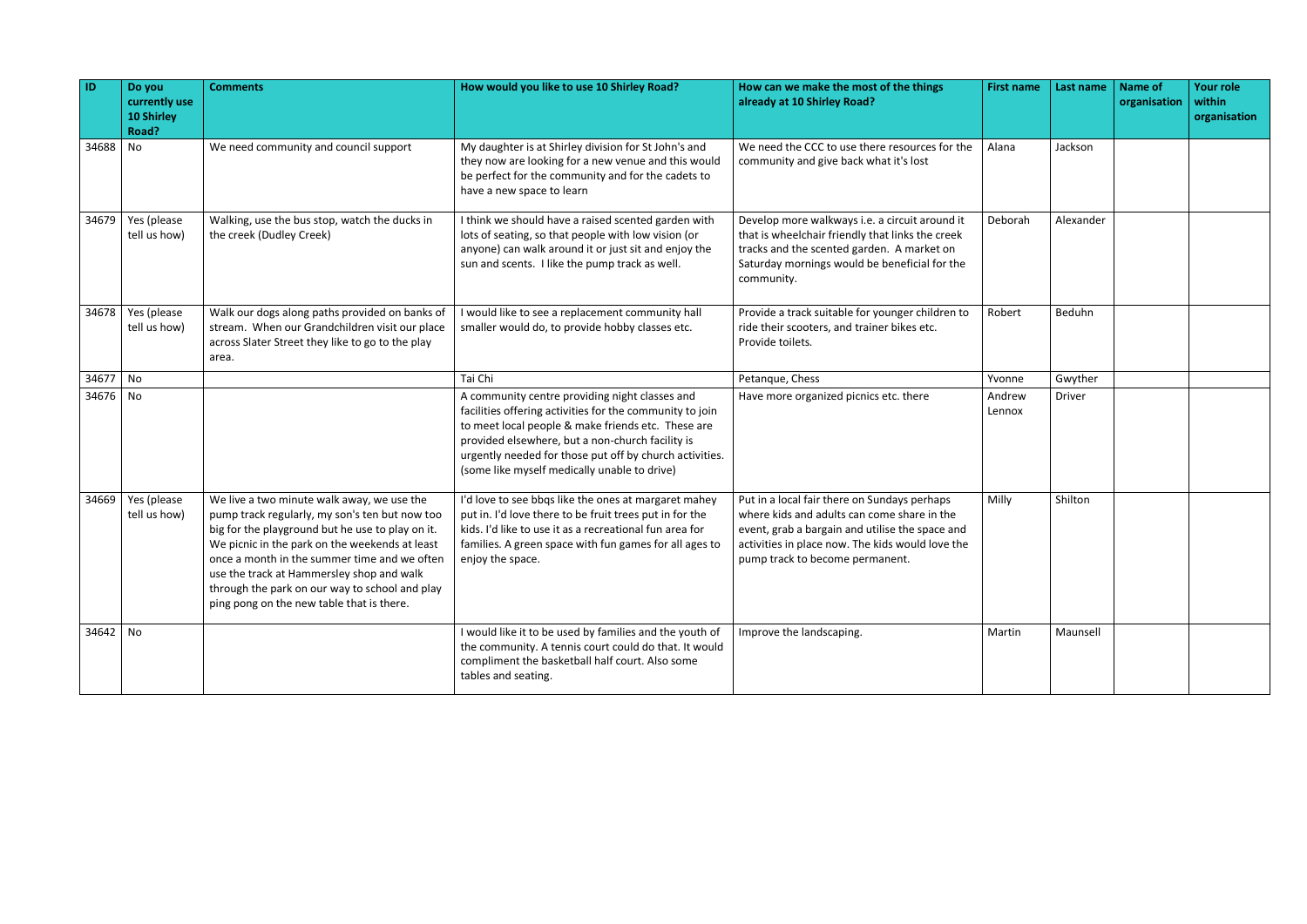| How can we make the most of the things<br><b>First name</b>                                                                                                                                                                                                                                                                                                                                                                                                                                                                                                                                                                                                                                                                                                                                                                                                                                                                                                                                                                            | Last name | <b>Name of</b><br>organisation | <b>Your role</b><br>within<br>organisation |
|----------------------------------------------------------------------------------------------------------------------------------------------------------------------------------------------------------------------------------------------------------------------------------------------------------------------------------------------------------------------------------------------------------------------------------------------------------------------------------------------------------------------------------------------------------------------------------------------------------------------------------------------------------------------------------------------------------------------------------------------------------------------------------------------------------------------------------------------------------------------------------------------------------------------------------------------------------------------------------------------------------------------------------------|-----------|--------------------------------|--------------------------------------------|
| Outdoor seating areas for picnics, etc. Perhaps<br>Jacob<br>shaded areas for the summer. Perhaps a small<br>community garden or similar community/<br>resilience building would be nice too.                                                                                                                                                                                                                                                                                                                                                                                                                                                                                                                                                                                                                                                                                                                                                                                                                                           | Uden      |                                |                                            |
| Native tree planting to make it more separate<br>Emma                                                                                                                                                                                                                                                                                                                                                                                                                                                                                                                                                                                                                                                                                                                                                                                                                                                                                                                                                                                  | O'Connell |                                |                                            |
| 10 Shirley Road seems to be the only focus of<br>Hayley<br>the Pap board for the Richmond Area it<br>consumes a-lot of time and resources for a<br>small number of voices I would rather see<br>investment in the existing groups doing great<br>work to enable them to do more than waste<br>any more time on the site. Turn whats left into<br>a food forest and a place for families to play and<br>forage for healthy food. Richmond has just<br>received funding from the MSD to implement<br>our food security plan across the whole suburb<br>10 Shirley road is included in this network plan<br>and we will be working with the parks team to<br>try and get the food forest off the ground at<br>that site and possibly another food fridge. The<br>food security plan is a collaboration between<br>Richmond Community Garden, Delta, CCC<br>Parks, CCC community boards, We Are<br>Richmond, MSD, Healthy Families and the<br>Stacey Holbrough will be invited to come along<br>to the first meeting of the collaboration. | Guglietta |                                |                                            |
| By looking after the plantings and pathways and<br>Carol<br>keeping the pleasant green space                                                                                                                                                                                                                                                                                                                                                                                                                                                                                                                                                                                                                                                                                                                                                                                                                                                                                                                                           | McNeil    |                                | C/O                                        |
|                                                                                                                                                                                                                                                                                                                                                                                                                                                                                                                                                                                                                                                                                                                                                                                                                                                                                                                                                                                                                                        |           |                                |                                            |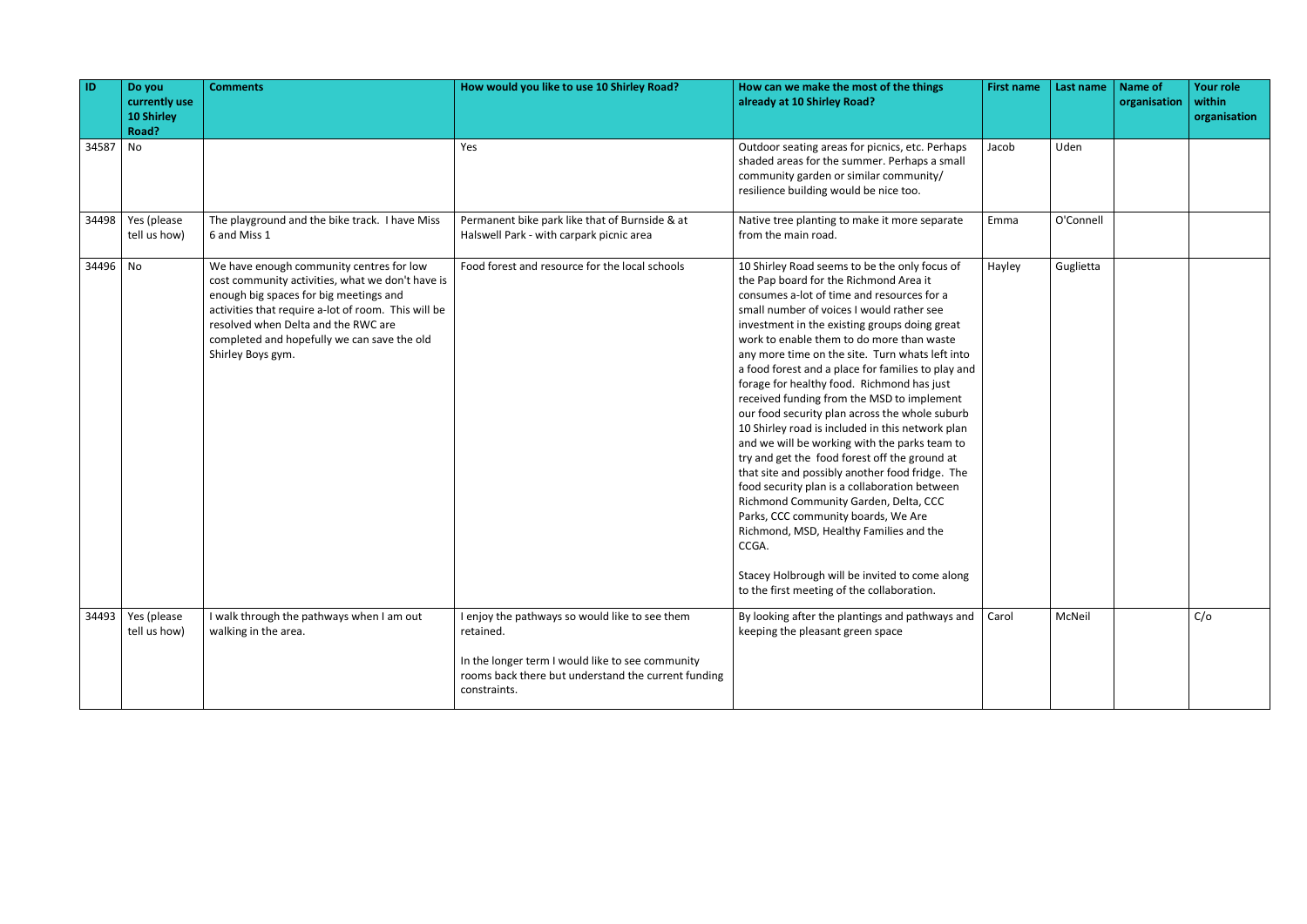| $\vert$ ID | Do you<br>currently use<br><b>10 Shirley</b><br>Road? | <b>Comments</b>                                                                                           | How would you like to use 10 Shirley Road?                                                                                                                                                                          | How can we make the most of the things<br>already at 10 Shirley Road?                                                                                                                                                                                                                                                                                                                                                                                                                                                                                                                                                                                                                                                                                                                                                                                                                                                                                      | <b>First name</b> | Last name | <b>Name of</b><br>organisation | <b>Your role</b><br>within<br>organisation |
|------------|-------------------------------------------------------|-----------------------------------------------------------------------------------------------------------|---------------------------------------------------------------------------------------------------------------------------------------------------------------------------------------------------------------------|------------------------------------------------------------------------------------------------------------------------------------------------------------------------------------------------------------------------------------------------------------------------------------------------------------------------------------------------------------------------------------------------------------------------------------------------------------------------------------------------------------------------------------------------------------------------------------------------------------------------------------------------------------------------------------------------------------------------------------------------------------------------------------------------------------------------------------------------------------------------------------------------------------------------------------------------------------|-------------------|-----------|--------------------------------|--------------------------------------------|
| 34492 No   |                                                       |                                                                                                           | We need the community center back please. It was<br>great for the old and young and it was a BIG part of<br>the community and so should be replaced. I know a<br>lot of people who really miss what they had there. | Whats there for everyone of all ages to use????<br>If its raining its useless                                                                                                                                                                                                                                                                                                                                                                                                                                                                                                                                                                                                                                                                                                                                                                                                                                                                              | Jackie            | Copson    |                                |                                            |
| 34491      | Yes (please<br>tell us how)                           | I have recently moved from Wellington to Slater<br>street directly opposite the park (10 Shirley<br>Road) | There are a lot of facilities there for children but<br>absolutely nothing for the rest of the community.                                                                                                           | Shirley/Richmond is badly lacking a Community<br>Centre that has classes that are open to<br>everyone aged 16 and over who are not<br>currently at school, regardless of educational<br>background. Music, arts and crafts, yoga, tai<br>chi, language etc.<br>I believe that there used to be a centre there<br>that was damaged in the earthquake and was<br>demolished and never replaced. It is now time<br>for this to happen.<br>The park needs strategically placed park<br>benches for adults including the elderly to sit<br>and relax. It also needs a few tables with<br>benches for families and groups of friends to sit<br>and have lunch or afternoon tea.<br>I live across the road and fairly often see men<br>urinating in the shrubs, so toilet facilities would<br>be good especially if some of the above<br>suggestions are actioned and mote people<br>make use of the park.<br>It could be a wonderful asset for the<br>community. | Donald            | King      |                                |                                            |
|            | $34472$ Yes (please<br>tell us how)                   | Use the playground and pump track at least<br>once a week                                                 | To play/have picnics at                                                                                                                                                                                             | The slides at the playground finish quite high off<br>the ground. Would love to see better slides.<br>Some other playground equipment like a<br>rocktopus or merry-go-round and a rope<br>climbing frame would be awesome                                                                                                                                                                                                                                                                                                                                                                                                                                                                                                                                                                                                                                                                                                                                  | Maria             | James     |                                |                                            |
| 34471 No   |                                                       | Don't close please.                                                                                       | Run exercise classes, eg yoga, palates, boxing, boot<br>camp, dancing, sewing, knitting, learning a language<br>for adults and kids.                                                                                | More word of mouth in local area.                                                                                                                                                                                                                                                                                                                                                                                                                                                                                                                                                                                                                                                                                                                                                                                                                                                                                                                          | Karen             | Geno      |                                |                                            |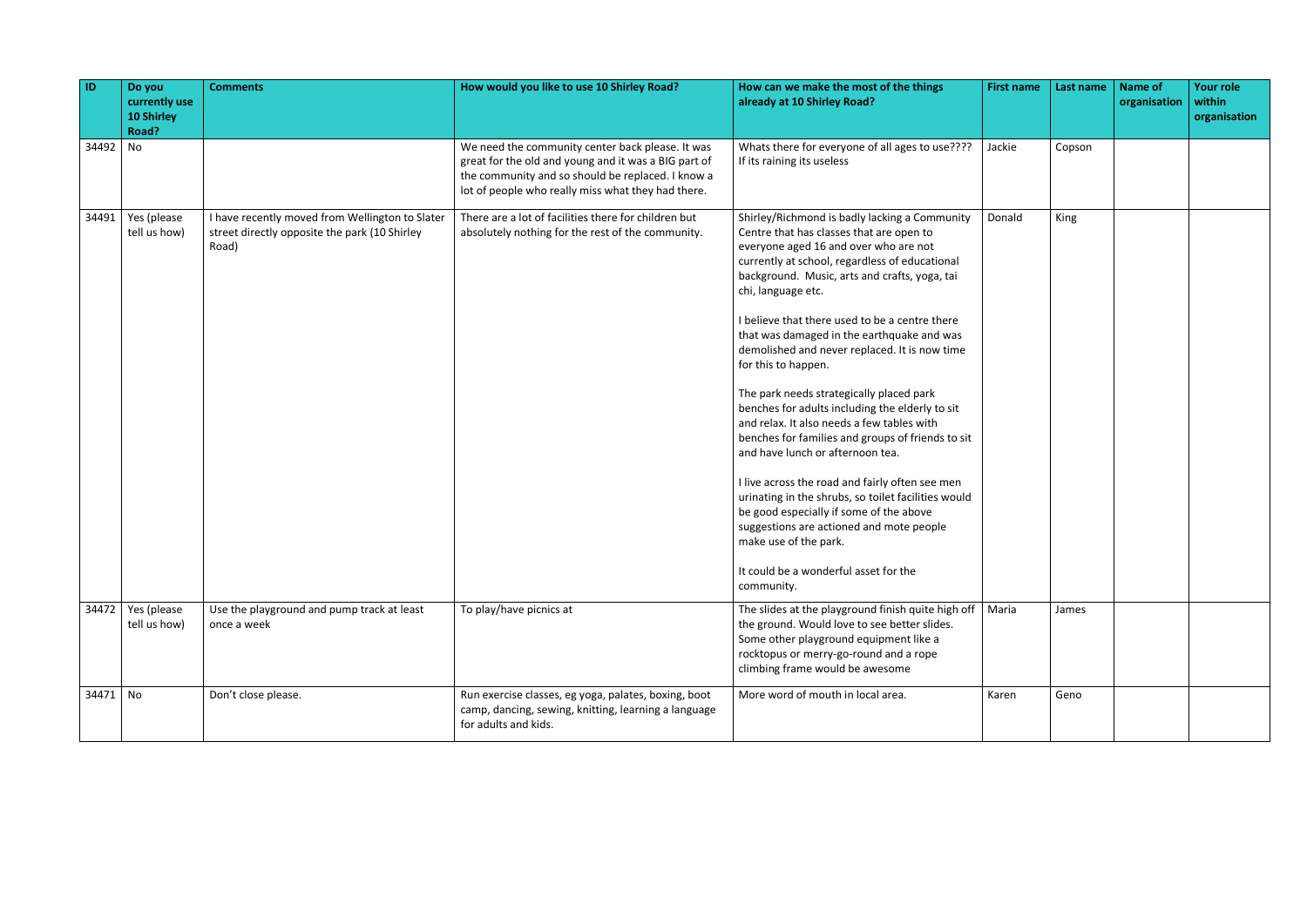| ID    | Do you<br>currently use<br><b>10 Shirley</b><br>Road? | <b>Comments</b>                                                                                                                                                                                                                       | How would you like to use 10 Shirley Road?                                                                                                                                                                                                                                                                                                                                                                                                                                                                                                 | How can we make the most of the things<br>already at 10 Shirley Road?                                                                                                                                                                                                                                                                                                                                                                                                                                                                                                                                                                                                                                                                                                                                                                                                                                                                                                                                                                                                                                                                                                                                                                                                                                                                                                                                                                                                            | <b>First name</b> | Last name     | <b>Name of</b><br>organisation         | <b>Your role</b><br>within<br>organisation |
|-------|-------------------------------------------------------|---------------------------------------------------------------------------------------------------------------------------------------------------------------------------------------------------------------------------------------|--------------------------------------------------------------------------------------------------------------------------------------------------------------------------------------------------------------------------------------------------------------------------------------------------------------------------------------------------------------------------------------------------------------------------------------------------------------------------------------------------------------------------------------------|----------------------------------------------------------------------------------------------------------------------------------------------------------------------------------------------------------------------------------------------------------------------------------------------------------------------------------------------------------------------------------------------------------------------------------------------------------------------------------------------------------------------------------------------------------------------------------------------------------------------------------------------------------------------------------------------------------------------------------------------------------------------------------------------------------------------------------------------------------------------------------------------------------------------------------------------------------------------------------------------------------------------------------------------------------------------------------------------------------------------------------------------------------------------------------------------------------------------------------------------------------------------------------------------------------------------------------------------------------------------------------------------------------------------------------------------------------------------------------|-------------------|---------------|----------------------------------------|--------------------------------------------|
| 34470 | Yes (please<br>tell us how)                           | My family use the reserve for maintaining and<br>harvesting the edible garden, dog walking,<br>pump track, table tennis, playground, stream<br>exploration, outdoor activities with Shirley<br>Playcentre and Shirley Primary School. | I would like to use the reserve as an awesome green<br>space local families and residents can enjoy, with<br>some recreational facilities, a well maintained and<br>appreciated health stream, and also food resources in<br>the form of perennial edibe plantings.<br>Personally I don't think we need another building<br>here, organisations that were in the community<br>centre have long since found new homes and we have<br>the MacFarlane Park Neighbourhood Centre and Park<br>Centre, Delta, Avebury House etc pretty close by. | Build on the edible park idea - more permanent<br>perennial edible garden beds, fruit and nut<br>trees, trees that support fungi.<br>Multi use table isn't getting much use. I tried<br>leaving second hand bats and balls but they<br>only lasted a day and there's nowhere to store<br>them. The seating set out from the table means<br>it doesn't function as a picnic table to sit at.<br>Cool concept but its not really delivering at the<br>moment.<br>Basketball court and pump track get lots of use.<br>There was an old bike rack here at one stage, a<br>modern one would be great.<br>The wooden picnic table provided by residents<br>gets alot of use after school and on weekends<br>by adults supervising kids on playground, pump<br>track etc. BBQs and a toilet would be awesome<br>and extend the length of time people can stay.<br>Toilets also make it more accessible for those<br>who for age, health etc reasons need to be near<br>such facilities - this is something many in the<br>community have to plan outings and activities<br>around.<br>Awesome to see the paths being redone and<br>decade old liquifaction finally gone!<br>This stretch of Dudley Creek is pretty healthy<br>and also accessible. It would be great to have an<br>information board that tells people about all<br>the life that was identified in the stream during<br>the water way works in the area, and the part<br>they can play in keeping our waterways clean. | Rebecca           | Roper-<br>Gee |                                        |                                            |
| 34464 |                                                       | 1. Shirley Primary School doesn't have a<br>swimming pool.<br>2. As the General Manager of Delta Trust I                                                                                                                              |                                                                                                                                                                                                                                                                                                                                                                                                                                                                                                                                            |                                                                                                                                                                                                                                                                                                                                                                                                                                                                                                                                                                                                                                                                                                                                                                                                                                                                                                                                                                                                                                                                                                                                                                                                                                                                                                                                                                                                                                                                                  | lan               | Burn          | Delta<br>Community<br>Support<br>Trust | General<br>Manager                         |